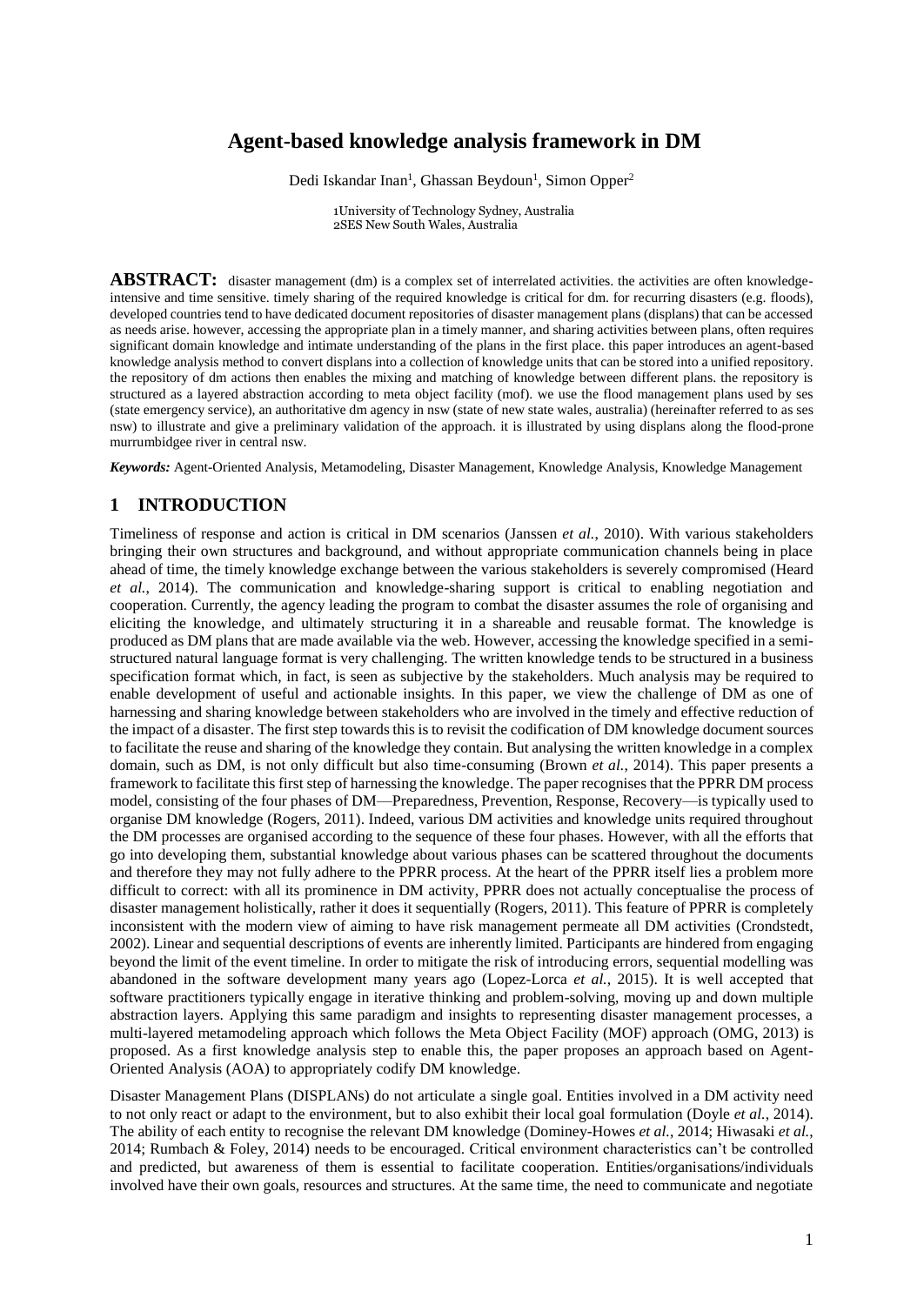to pursue common goals is paramount. Identifying the goals of the DM activities of other entities is crucial (Hawe *et al.*, 2012). This will require those others to be involved. To enable all this, there is an imperative for timely sharing and reusing of knowledge.

The paper addresses the challenge of how to convert existing DM knowledge into layers of abstraction to enable a unified point of access. This paper advocates the use of a knowledge repository based on a common MOF modelling framework, the Object Management Group (OMG) (OMG, 2013), and a Disaster Management Metamodel (DMM) (Othman *et al.*, 2014). DMM was originally developed following the use of a MOF rigorous methodology to represent the DM domain according to the three modelling layers advocated in the work of (Atkinson & Kuhne, 2003; Daniel & Matera, 2014): *M0* (real world objects), *M1* (model) and *M2* (modelling language/metamodel). This enables abandoning a timeline sequence in favour of free flow access to any point. The proposed approach converts end user models to concepts and notation from the DMM, and relies on AOA to achieve this. Agent-Oriented models lend themselves to representing organisational know-how and DM processes. They emphasise the constructs of roles, agents and organisations to represent systems' behaviours. With appropriate supporting tools, this knowledge can be deposited and shared using a DMM-based system. The rest of this paper is organised as follows: the next section reviews the background and related work; the third section presents the intermediate framework of AOA and shows how to convert extant DISPLAN domain knowledge to DMM constructs; the fourth section illustrates the approach using an actual case study of a DM flood plan of SES NSW; the fifth section evaluates and discusses the developed framework; the paper concludes with a discussion of future work in the seventh section.

# **2 RELATED WORK**

Metamodels are often utilised as a high level knowledge structure that enables the creation of knowledge repositories with an intelligible interface (Kaptan, 2014; Othman *et al.*, 2014; Ramete *et al.*, 2012). A metamodel is a collection of classes to describe domain concepts to represent domain entities, actions or states (Othman & Beydoun, 2013). A metamodel thus contains the specification of a modelling environment and defines the syntax and the semantics of the domain (Syriani *et al.*, 2013). Classes and relations in a metamodel represent the set of constructs and rules of how these constructs interact (activities, interactions, conditions, actors, roles, triggers and so on). The development process of a metamodel typically complies with a rigorous and systematic methodology (Whittle *et al.*, 2014). For disaster management, a specific metamodel, Disaster Management Metamodel (DMM), was developed (Othman & Beydoun, 2013). DMM represents prescient concepts and relations in DM.

The DMM metamodel was developed using 98 extant DM models prescribed by various government, private, and academic efforts as detailed in the work of Othman et al. (2014). The development process of the metamodel aims at completeness and consistency of outcome, and extends a metamodeling process that was used in software engineering of complex systems (Beydoun *et al.*, 2009b). The process iteratively reconciles and validates individual concepts and their relations. The DMM therefore represents a complete picture of disaster management, but the level of rigour and detail is left for the users of DMM to apply. For instance, *PublicEducation,* a DMM concept in the preparedness phase of the DMM (see Figure 1) is defined as follows: *"A process of making the public aware of its risks and preparing citizens for hazards in advance of a disaster and as a long-term strategic effort"* (Othman *et al.*, 2014, p. 28)*.* The detailed knowledge of *public education* DM activity in the preparedness phase will be stored in a knowledge repository location that can be accessed by this concept. This enables partitioning of DM problems into sub-problems easier to manage. It can also provide an easily accessible layered representation of knowledge.

For practitioners engaged in responding to a disaster, their actions are generally event-driven; however, their reflections and motivation may be policy-driven or even constrained within the structure of their organisation. In other words, knowledge generated during the events pertains not only to the events, but also to the policy development, and even perhaps to reflections on scope for restructuring. Enabling the representation of this abstract knowledge is key to enabling continuous process improvement (Inan *et al.*, 2015). PPRR used in Australia is limited by capturing only one perspective at a time, and furthermore it assumes sequencing of the activities of Prevention, Preparedness, Response, and Recovery (PPRR) (Seidita *et al.*, 2010). Using DMM instead of PPRR can enable stakeholders to engage at all levels of abstraction as required (events, policies and organisational structures). Several recent works use metamodeling to represent diffused DM knowledge (Chen *et al.*, 2015; Lauras *et al.*, 2015; Ramete *et al.*, 2012). However, most focus on specific DM phases (e.g. either Prevention/Mitigation, Preparedness, Response or Recovery). Unlike this paper, none yet provides any support for converting the DM knowledge into the metamodel constructs themselves. The paper deploys DMM that is disaster and phase independent. DMM is partially shown in Figure 1 (1 phase of a DMM is shown here to accommodate the space limit).

DM modelling aims to capture the complex characteristic of DM and present it in a way common people can easily understand (Sackmann *et al.*, 2013). The DM knowledge has four characteristics in common with agent-based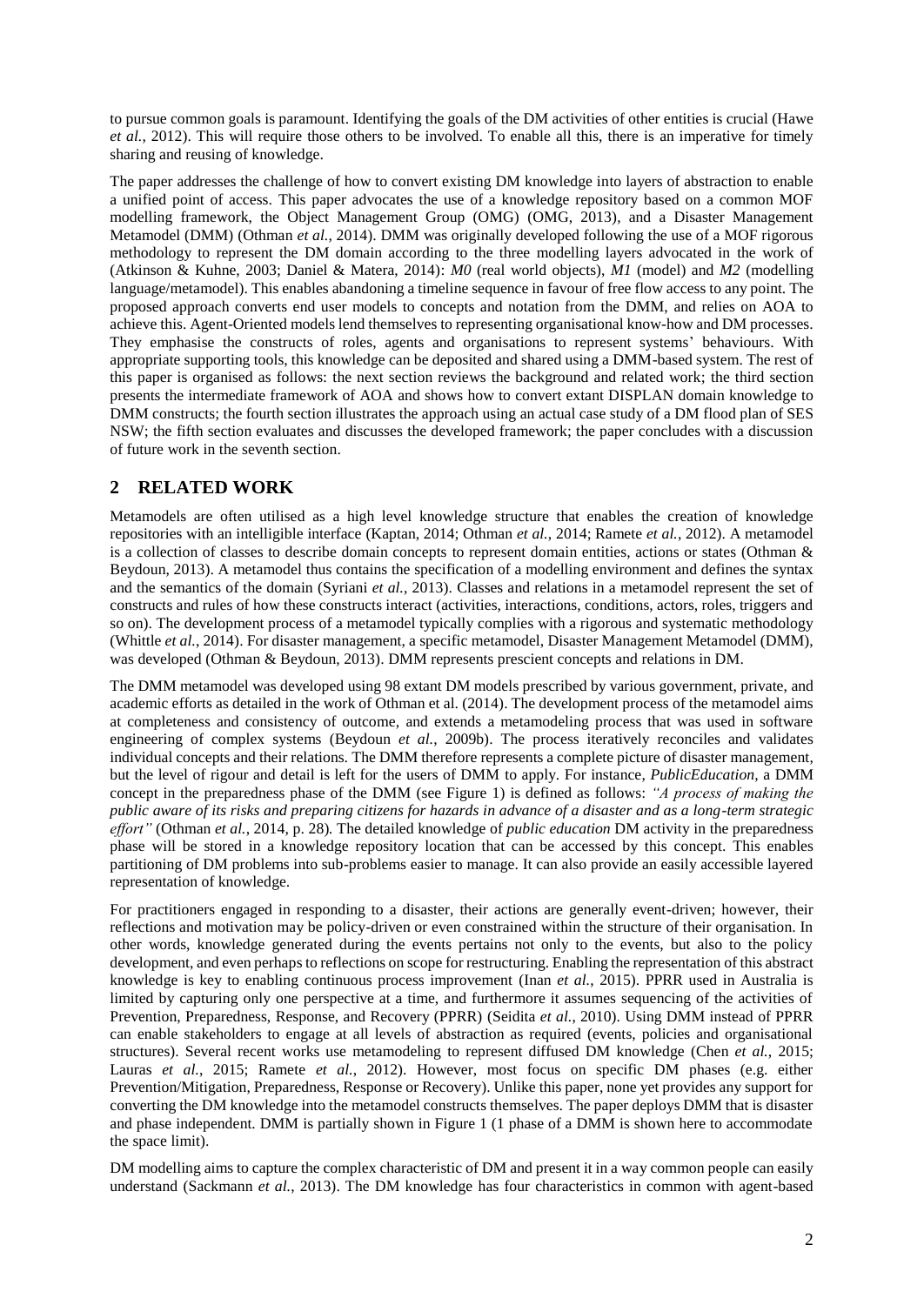models a) *Situatedness* in an environment (Cavallo & Ireland, 2014). As disasters are dynamic, unpredictable and uncertain, the environment changes rapidly which leads to the second characteristic. b) *Time sensitivity* (Janssen *et al.*, 2010); in a disaster, every activity has to deal with deadlines, otherwise the consequences might lead to casualties, or even fatalities. c) *Non-deterministic* (Wex *et al.*, 2014). Disasters often throw up unexpected eventualities. This factor means the level of unpredictability is very high. d) *Presence of autonomous entities* (Ernstsen & Villanger, 2014). This means that in a DM activity, individuals/agencies/organisations are coming from different backgrounds, knowledge, abilities, structure, mandate, with no common perception and so on. The agent-based modelling approach enables analysis of complex systems, in particular socio-technical systems (Sterling & Taveter, 2009).



Figure 1. Preparedness Phase of DMM

The AOA is also quite intuitive for humans, and thus can be easy to learn for non-technical professionals. It uses constructs from familiar organisational settings (e.g. roles, activities, interactions etc.) (Miller *et al.*, 2014). It is at the high-level of abstraction that enables analysts to apply, from their daily deductive processes, concepts with which they are familiar (Winikoff & Padgham, 2013). Furthermore, in both AOA and the context of DM, there are agents driven by local goals that need to interact towards a system goal. Such agents have specified roles and in many instances are situated so they can respond in real time (Lopez-Lorca *et al.*, 2011). Not surprisingly, there have been various attempts recently to use AOA to support DM (Aldewereld *et al.*, 2011; García-Magariño & Gutiérrez, 2013; Padgham *et al.*, 2014; Scerri *et al.*, 2012). However, much of these works focus on developing simulations of disaster events to gauge the effectiveness of existing practices. This paper introduces a knowledge analysis framework based on the AOA to facilitate modelling and sharing of DM knowledge. AOA templates are used to convert disaster management to an intermediate form which can then be mapped to DMM-based constructs. This in turn enables the conversion of DISPLANs to the shareable form that enables DM stakeholders to engage in cooperative decision-making processes. The process exploits the abstraction layering of the Meta Object Facility (MOF) framework. As shown in Figure 2, MOF abstracts the knowledge in layers. The first layer, *M0*, describes how knowledge related to tactical activities are structured. In the next layer, *M1*, knowledge from the *M0* is abstracted and generalised to describe policy and planning contexts. In the *M2* layer, the knowledge is then abstracted in the conceptual level. The relationship between the model's layers is described as an instance, and its classifier (or class and object) (OMG, 2013). The lower layer of MOF is an instance of, and therefore should conform to, its higher layer; otherwise a higher layer would be able to instantiate a model as its lower layer. The lowest level of MOF is the domain being modelled, named *M0*. Therefore, the model in the higher layer (*M1*) is the model itself, as the resultant of modelling the *M0*. A model in a higher abstraction layer basically represents language to be expressed for the model in the lower level. Thus, with respect to the analogy, the model at *M2*, called the metamodel, is a classifier that represents language for the model of *M1* (instance of). Analysing DM knowledge sources requires a conceptual tool which includes not only adequate analysis processes, but also structures to guide analysts in identifying those complex characteristics. In the next section, an analysis framework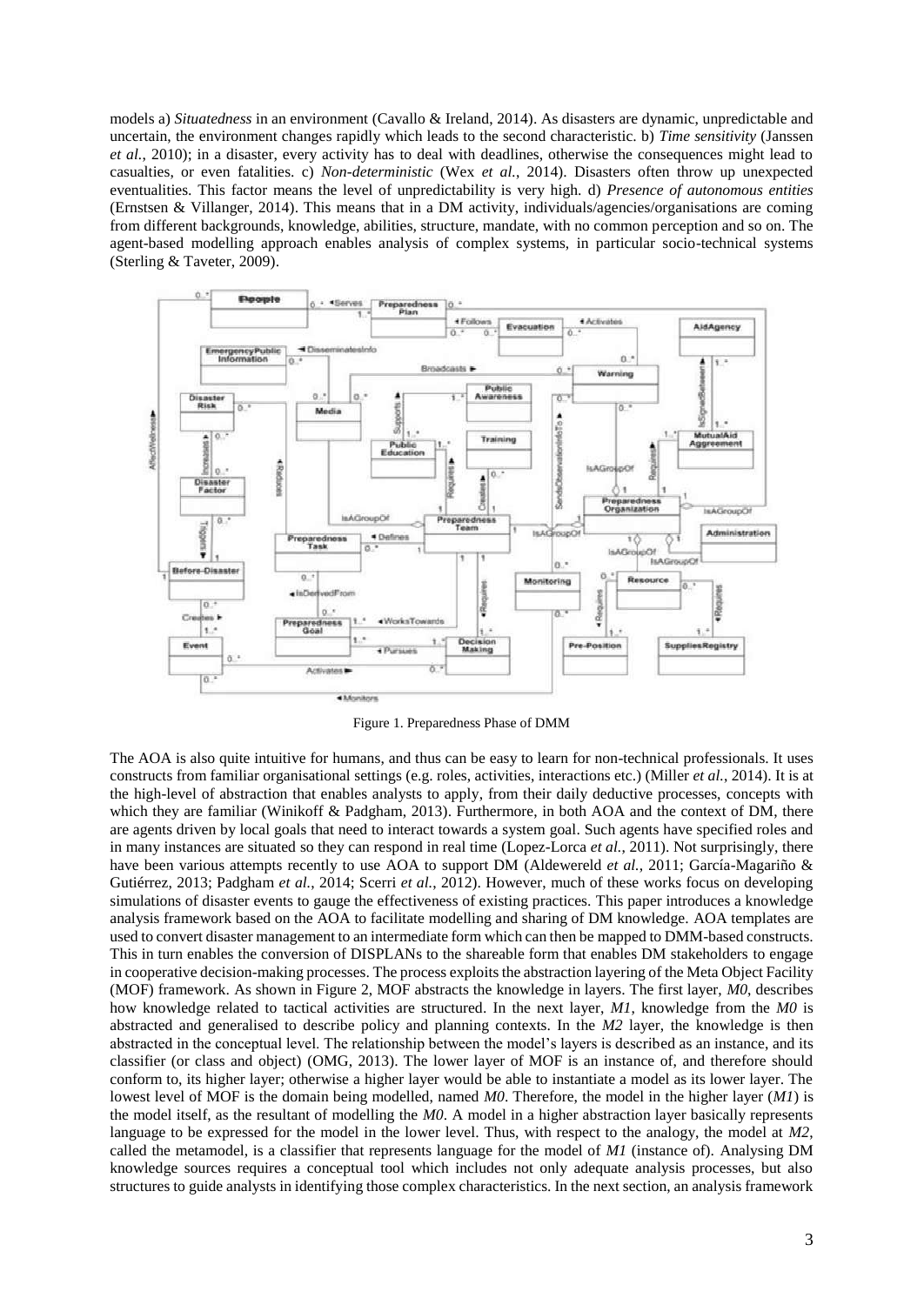is presented that utilises agent-based constructs as a mediating representation between the DM knowledge sources and the structured DM metamodel. The DMM is based on the MOF metamodeling framework.



Figure 2. The Meta Object Facility (MOF) framework

## **3 DM KNOWLEDGE ANALYSIS REQUIREMENTS**

The research aims to create a bridge from the extant disaster management plans to the unifying metamodel DMM. The MOF framework abstractions and transformations are brought to bear, to further organise and structure the DM knowledge from the DM plans sources. This section describes and reflects on the characteristics of the DM knowledge sources which underpin design decisions in creating the framework. A particular DISPLAN prescribes DM goals. It guides participants in the goals to execute a set of required problem-solving tasks. The participants have different authorities. They belong to a variety of levels in a hierarchy of a control and command structure. For instance, in New South Wales, NSW SES is the legislatively appointed combat (lead) agency to plan for and control flood, storm and tsunami DM operations. This is implemented through NSW SES Local, Regional and State organisational levels during day-to-day pre-disaster planning. During response, authority is devolved to specific incident controllers in Incident Management Teams. However, even within this construct, hierarchy and control complexities exist; for example, while the NSW SES is the combat agency for flood disaster management, a NSW Police Commander will control specific tasks for which NSW Police is the controlling or lead agency. An enacted emergency plan requires all involved to be conversant with potential tasks in the PPRR cycle.

Emergency services covering a wide range of hazards develop DISPLANs of various structure and intent. In general the plans are created as instances of centrally developed templates, for example those which are developedby the NSW and Victorian SES's State planning policies. The structured DISPLAN knowledge of the cities/municipalities in each State show commonalityas they are developed using the same typical template, however there is also local expert knowledge added to each instance. As a template, all the relevant and observable knowledge elements will be included and identified. The template serves as a general guideline to be embraced by agencies to develop their own DISPLANs by adjusting them to their local resources and environments. Eventually, each of the cities themselves will decide which knowledge will be appropriate. In other words, each of the cities will inherit the knowledge from the template and customise it with respect their conditions and situations.

Knowledge of the relation between various tasks and how the specific area of control overlaps with adjacent organisations, but particularly between Incident Management Teams at Local, Regional and State levels, is an essential component of success in implementing the DISPLAN. Accessing this knowledge leads to a cascade of further context awareness. It typically leads to further identification of other related knowledge, along with those tasks that might be performed in parallel, sequentially or even interleaved. And in terms of performing those tasks, an agent (a person, a group of people or an agency) may play various roles and interact with many other agents. Furthermore, agents typically have different scope of control, and belong to different layers in various administrational or command and control hierarchies. Notwithstanding this, the agents still need to be able to communicate with each other to pursue a particular goal(s). As they collaborate, agents are often required to maintain their own situation awareness and need to react to changes in their environment as events unfold. In the midst of all of this, agents need to be knowledgeable of not only their goals but also of their resources and supporting systems. The breadth and complexity of this knowledge presents a number of significant challenges for disaster managers and participating organisations, as well as the community. The NSW SES prepares and maintains some 123 individual Local Flood Plans across NSW Local Government Areas, and this involves extensive processing of flood risk data, and consultation with all organisations and participants involved, to develop the strategies in the plan. Other hazard managers, such as bushfire managers, maintain similarly large numbers of Local and Regional-level disaster plans.

Due to the significant size of the DM knowledge involved, efficiency of analysis is a key requirement. Thus analysis begins with the DISPLAN knowledge template, rather than a unique localised plan. The use of templates as the input instead of a unique plan increases the effectiveness and efficiency of the analysis by first tuning the agent based model templates to suit the core structure of all DISPLANs. In this context, effectiveness relates to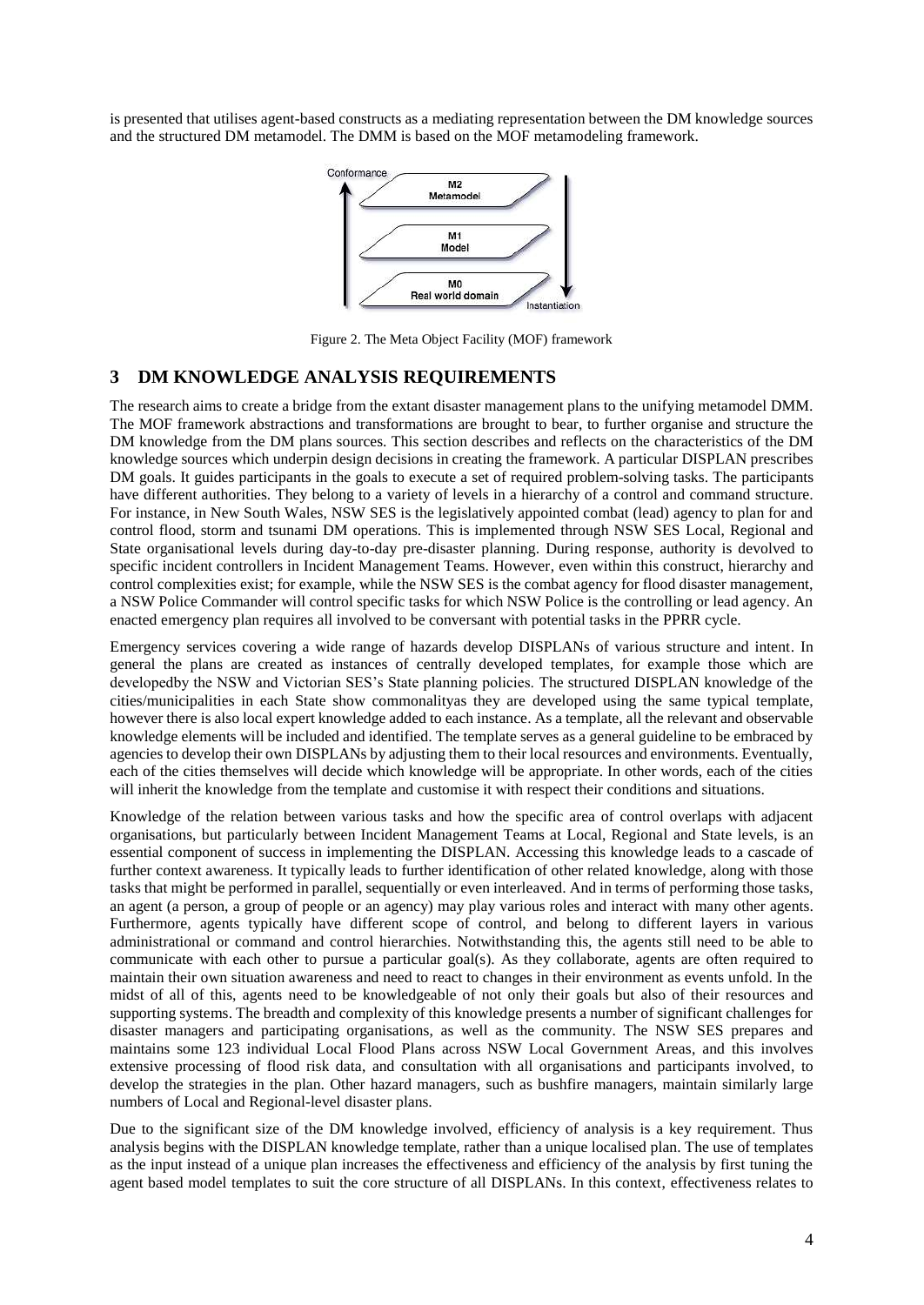the adoption of the process in which the modellers producing customised Agent Based models are able to more quickly generate many instances of DISPLAN that are strongly based on the core template but are specific to localised parameters. This mirrors the approach taken by emergency management agencies. Further, templates are a benefit if any ratification of changes or updates occur as these can be promulgated and adapted in any instance of localised plans. Finally, templating is a key approach to effective interoperability as it helps stakeholders to quickly identify the urgent and relevant knowledge to respond to a particular activity by developing a familiar construct of actions which can easily be navigated. The application of the metamodel and customised Agent Based models extends all of these efficiencies even further. The customised Agent Based models generated from this process can be further adjusted according to context and resources where they will be implemented and will facilitate the ability to promulgate template changes across a digital repository of DISPLAN in real time. This is illustrated in Figure 3. In the case of a State level DISPLAN, the template can be employed to generate the plans for all municipalities/cities across the State, as they are all under the same hierarchy level. Therefore, all instances automatically conform to their template. For instance, in NSW, Australia, all the cities and regions across the State adopt the same DISPLAN template for flood disaster developed by the SES NSW. The template is developed as a classifier which is used by the NSW SES in each region and its cities to instantiate their specific DISPLANs. These particular DISPLANs adapt and adjust the customised template based on their resources and environments. This can also be observed in the State of Victoria, Australia, for similar disasters.



Figure 3. Template and the DISPLANs relationship

The work outlined in this paper, addresses inefficient maintenance of such a large connected but disparate knowledge representation currently maintained as individual text documents. But the critical outcome of the paper is facilitating shared understanding and access to disaster management knowledge, roles and actions. For example, how is a participating organisation or officer, or an individual in the community, best enabled to explore and understand their role and actions in the context of a large and complex disaster management plan? This shared understanding is important to support the goal of creating disaster resilient communities. That is, resilient communities whom have awareness of risk, and of strategies to mitigate it, before disasters strike. They have gained understanding before the disaster and are proactive and pre-emptive in their actions. This is opposed to attempting to acquire knowledge during the disaster phase when there will be little time to try and develop this understanding for the first time. The analysis requires answering complex questions such as: how a goal can be identified and evaluated; how agents negotiate their priorities as they collaborate in common goal(s); what specific activities agents perform as they pursue their goal(s); what resources are needed for given goals or agents; what time and resource constraints should be imposed on particular agents; and so on. The proposed framework of knowledge analysis of a DM domain within a DISPLAN, transforms the knowledge involved into a representative repository to enable reuse and sharing.

## **4 KNOWLEDGE ANALYSIS FRAMEWORK**

The transformation process into DMM follows the MOF framework to ensure the acquired knowledge is correctly represented and positioned (in a knowledge repository) at the appropriate abstraction layer in MOF. For example, a DM preparedness activity in a flood management plan is described as follows: *"…responsibilities to ensure the residents in the council area are aware of the flood threat in their vicinity and how to protect themselves from it"* (SES NSW Australia, 2006, p. 14). This activity is intertwined with many other activities. To properly analyse these interconnections between activities, it is important to identify who are the people involved, when should they be active, what resources they require, what are the pre- and post-conditions of their activities, and so on. Without appropriate answers to such questions, it is not possible to map the knowledge involved to the appropriate concepts and relations in the DMM. The transformation process is underpinned by intermediate analysis and modelling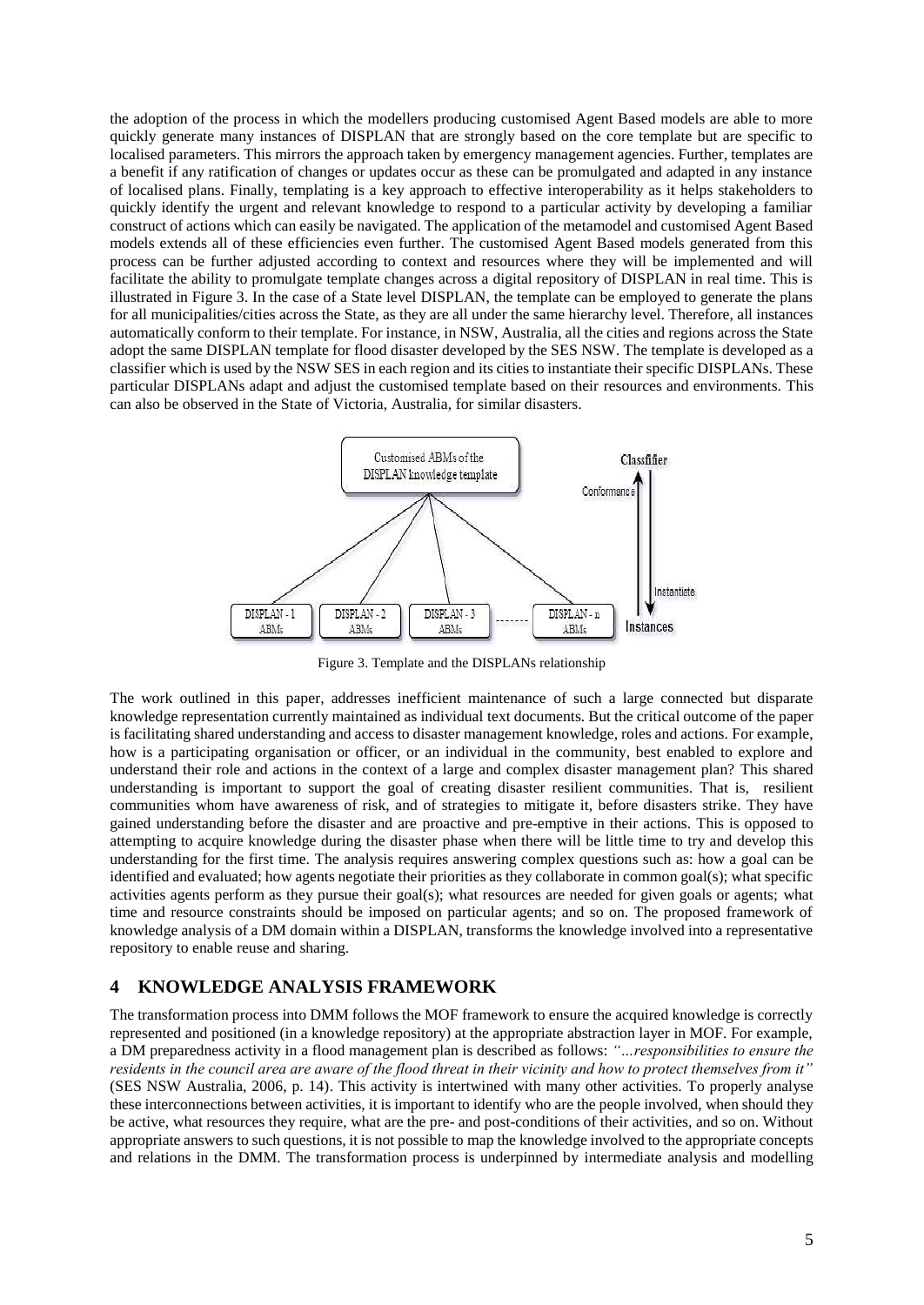tasks. It aims to extract and identify information showing how any given activity relates to the rest of the DM body of knowledge represented within the DISPLAN.

As expected from the discussion in Section 3, in the first stage of our knowledge analysis framework, the knowledge engineer customises Agent Based models with respect the DISPLAN template. The modeller is then able to synthesise and adjust them with respect to the environment and local resources of that city/municipality. The synthesised templates are then transformed into the repository following a specified semantic mapping. The knowledge structured in the repository can then be adopted by the particular city as its DISPLAN and shared and reused by other users for their DM activities. The knowledge analysis framework is shown in Figure 4. It consists of three stages, as follows:

**Stage 1**: The input is customised by seven Agent-Based models (ABMs) that are tightly coupled with the MOF. The input is the DISPLAN knowledge template across all PPRR phases in a semi-structured format. This process results in the customised ABMs of DISPLAN knowledge templates.

**Stage 2**: The customised ABMs from Stage 1 are used to analyse the DISPLAN template based on the specific local resources and circumstances. This process results in the AB model DISPLANs. In this stage, the repository is also prepared by annotating it. This produces an annotated DMM-based repository that is ready to be used for transformation processes.

**Stage 3**: This is the knowledge transformation process. It requires that the repository is in place and ready for the depositing processes. In this stage, the AB model DISPLANs produced in the second stage are transferred to the annotated DMM-based repository. A DM expert intervention is normally required to guarantee that the models resulting from the previous stage are mapped and positioned correctly to the appropriate concepts based on the semantic meaning.

The remainder of this section details the stages of our knowledge analysis framework.



Figure 4. Three main stages of knowledge analysis framework

### *4.1 Stage 1: Customising Agent-Based Models*

A DISPLAN template describes the structure of every DISPLAN. It also has knowledge that is common to all plans, for example contact details within the state or the names of roles. The template is in a semi-structured format and covers all four PPRR phases. Agent-Based Models (ABMs) can represent organisational processes and activities as described in a typical DISPLAN. In this step, the commonalities captured and expressed in the template are transferred to the agent-based templates. That is, each agent-based template undergoes four steps in this customisation:

- 1. Common knowledge elements are transferred to the ABMs.
- 2. Each ABM template is reduced in size to delete elements that are not required. That is, only the required elements are used in the ABMs.
- 3. Each element in the model is marked as either *M0* or *M1* (this later acts as a pointer in the transfer in Stage 3).
- 4. Each element in the model is marked with potential target DMM concepts (this acts as another point in the transfer in stage 3).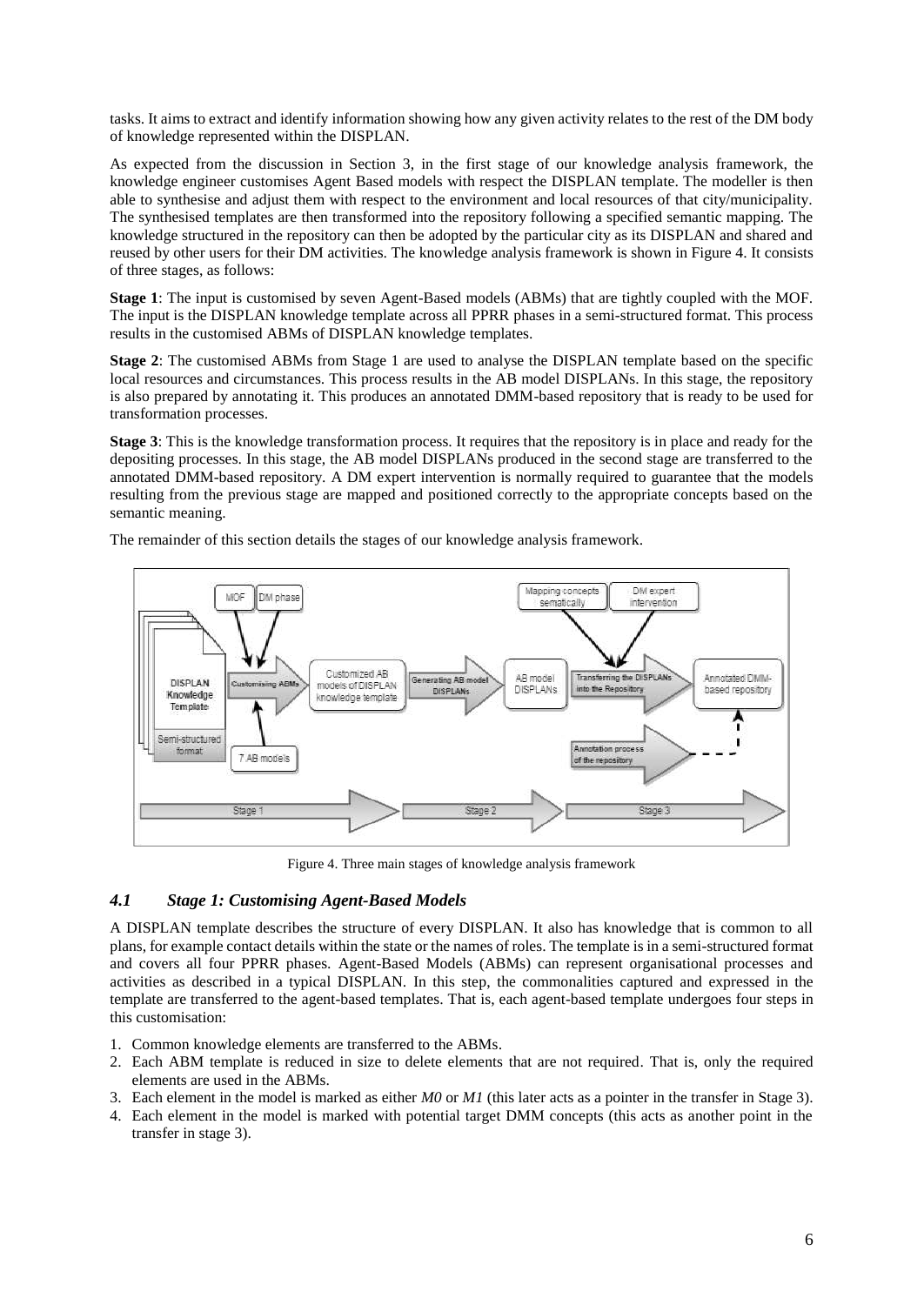Essentially, this process is to use the template of the DM knowledge (the DISPLANS) to extract any meta characteristics to simplify the modelling (in Stage 2) and to simplify the transfer process (in Stage 3). The output of this stage is a set of customised AB models of DISPLAN knowledge templates. We identify the following seven AO templates to customise to facilitate the capture of the DM knowledge. The details of these models are based on (Lopez-Lorca *et al.*, 2016) and are as follows:

*Goal models:* The *goal model* represents a particular condition that an agent persistently strives to accomplish. It contains goals/sub-goals and roles responsible for each of them. It describes goals/sub-goals that describe conditions that need to be achieved and the roles (played by agents) for which they are responsible. A *goal model* is introduced to capture the reactiveness and proactiveness knowledge of the agents involved in the DM. In this model, roles that need to be played in order to achieve the goal(s) are also identified. The sub-goals as subsets of the goals are also identified. It describes the proactiveness of an agent. The *goal model* comprises the main goals and the sub-goals for each condition. The main goal is the goal that needs to be achieved by a set of activities represented as the sub-goals. In a DM, all entities (individuals/agencies/organisations) involved in all activities are required to have knowledge about their goals described in the DISPLAN. A particular goal might be pursued by more than one of the roles played by the agent(s). Sharing responsibility for how a goal should be achieved leads involved agents to refine each of their responsibilities for how they should perform. The consequence of more than one agent performing a goal is that the relationship needs be clear, as they might come from different level of hierarchies and jurisdictions. The customization process for the *goal model* is exemplified in Figure 5.



Figure 5. The *goal model* template and a DISPLAN template.

*Role models:* A *role model* is used to represent the responsibilities that need to be played by an agent and all the constraints of those responsibilities of a role. The *role models* are structured with respect to the *goal models*. As goals or sub-goals representing responsibilities of a role(s) to be pursued, in the *role models* all goal(s) and subgoal(s) as well as roles adhered to are listed in the *role models*. They are all listed in the model with its constraint(s). The constraint defines the boundaries of a particular role in performing its responsibilities. The customization process for the *role model* is exemplified in Figure 6.

*Organisational models:* An *organisational model* is used to represent the relationships between roles, and to highlight how to take into account their relationships in a DM process. The model defines the communication channels between agents that may belong to different organisations or levels of command in a widely dispersed disaster. The relationships of the roles played by agents inform a hierarchy level that agents need to communicate, coordinate and negotiate within. The *organisational model* represents how an entity is approached by others. This knowledge informs how the entities communicate and negotiate with each other in pursuing a particular activity. For instance, in managing an aircraft to be used by a NSW SES local controller in evacuation, rescue or reconnaissance flood disaster activities, the local controller can only perform the operation with control and allocation of the aircraft from the SES division headquarter at a higher hierarchy administration level. Essentially, there are only two relationship types that can describe the organisation knowledge of the involved roles, they are: *Controls/isControlledBy* and *isPeer*. The *Controls/isControlledBy* means that of the interrelated roles, one of them is in a higher administration level that controls another. In other words, one is controlled by another. The relationship type *isPeer* means both interrelated roles are colleagues of each other. The customization process for the *organisational model* is exemplified in Figure 7.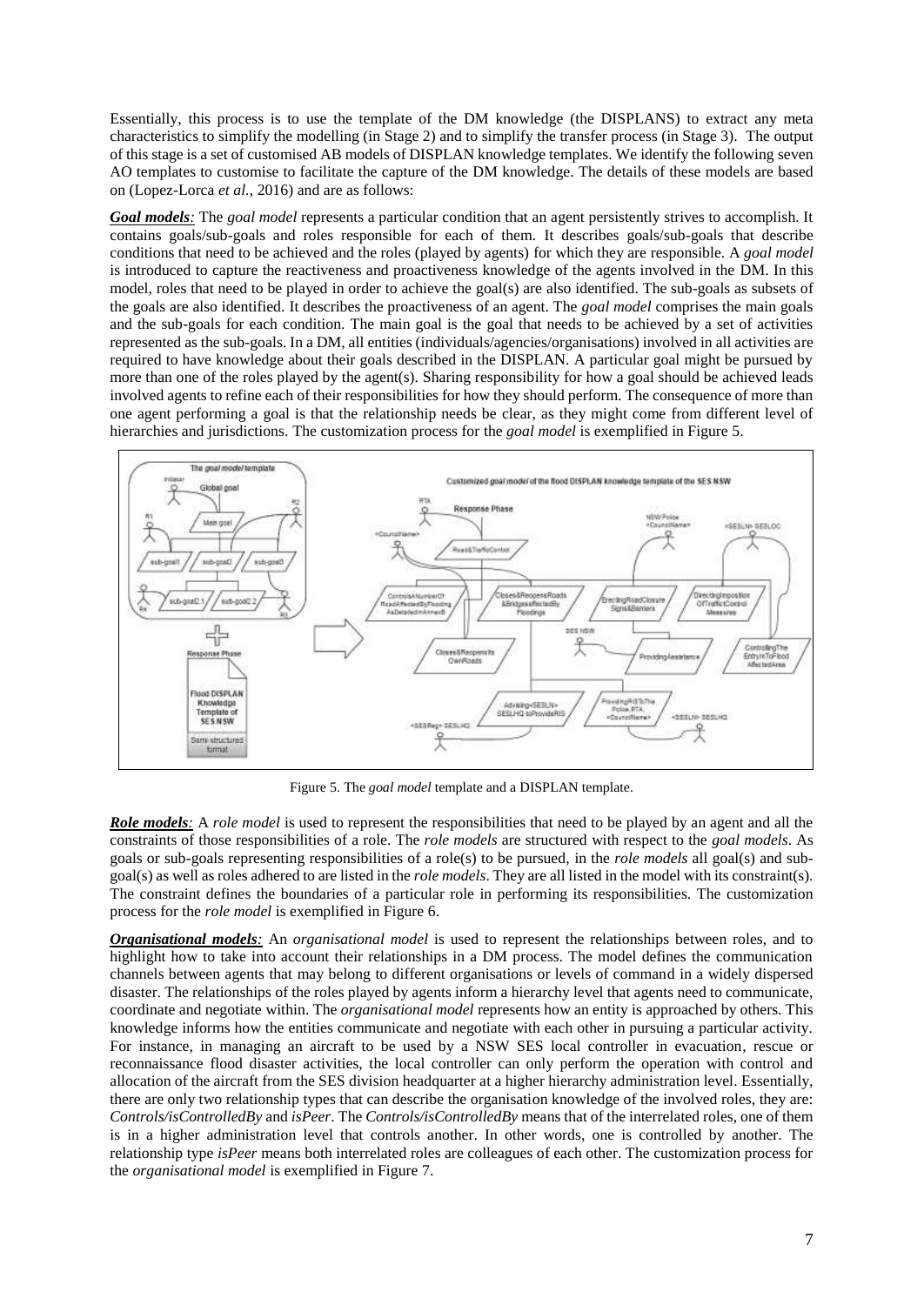*Interaction models:* An *interaction model* is used to elaborate the specification of the communications between agents that play particular roles to pursue a goal. In other words, this model defines the goal on which agents need to interact. The *interaction model* represents the situation in which particular goals/sub-goals of two or more entities interact with each other. For instance, with respect to the NSW flood DISPLAN (SES NSW Australia, 2010), in the context of hierarchy level, the SES local controller and the SES division headquarters will be interacting each other in pursuing this particular goal: "*managing, operating and allocating the aircraft for either evacuation or rescue or re-supply or reconnaissance or emergency travel*" (SES NSW Australia, 2010, p. 25). Thus, while the *organisation model* describes the hierarchy-level knowledge of the agencies/organisations/individuals, *interaction model* models the knowledge goals toward which of these agencies/organisations/individuals are interacted. The customization process for the *interaction model* isillustrated in Figure 8.

*Environmental models:* An *environment model* elaborates on the resources, the activities and the roles required to achieve them. All the resources used by entities involved in the DM activities will be modelled and structured in the model. This model also specifies the environmental constraints on activities and resources of agents. The customization process for the *environment model* is exemplified in Figure 9.



Figure 6. The *role model* template and a DISPLAN template.



Figure 7. The *organisation model* template and a DISPLAN template.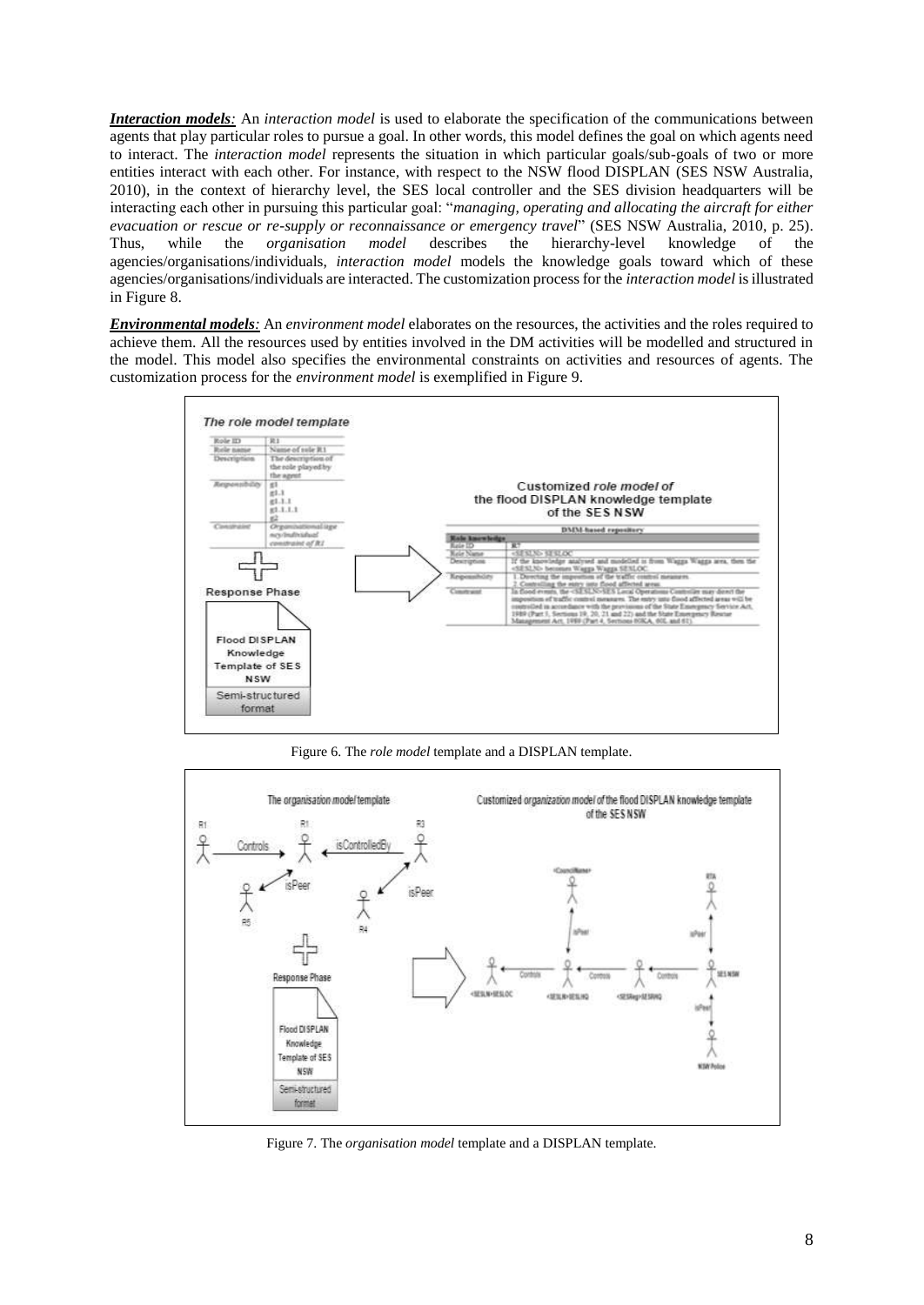

Figure 8. The *interaction model* template and a DISPLAN template.



Figure 9. The *environment model* template and a DISPLAN template.

*Agent models:* An *agent model* elaborates the type of agents involved, their DM activities and goals. Triggers are identified to represent event(s) that spur agents into actions. This is the manifestation of an agent's situatedness in an environment. This model expresses how an agent is not only reactive but also proactive to the triggers from the environment. All the main goals structured as objectives to be achieved, and all the activities as sub-goals of each of the main goals to be undertaken, will be listed for each of the agents. This defines a set of activities an agent reacts to, and to what objective all the activities aim for. The trigger is sensed by an agent, to react to and respond to the appropriate actions to pursue the goals. For instance, once the information about dam failure warning is received by the SES local controller then all the authoritative individuals and agencies will be contacted regardless of the location and severity of the warning (SES NSW Australia, 2010).

*Scenario models:* A *scenario model* binds all knowledge elements in other models as activities that need to be undertaken in pursuing a particular goal with specific triggers and agent types. The activities are preceded by a pre-condition and followed a post-condition, as a desired state of the goal that was pursued in the activities. Conditions of those activities are specified as parallel, sequential or interleaved. In this model the activities are listed as in the *agent model*. However, the activities in an *agent model* are focused only on one agent's responsibilities, whereas in a *scenario model* all the activities to achieve a particular objective are listed as well as the roles responsible for and the resources needed for each of them. Thus the *scenario model*'s emphasis is on creating a DM activity scenario that needs to be pursued for a particular main goal. Therefore, in the *scenario model*, the condition whether activities should be performed in parallel, sequential or interleaved matters. In addition, in the *scenario model*, pre-condition as well as post-condition of a main goal to be achieved is important. It defines the condition right before and after the objective is pursued. It is worth noting that as the modelling in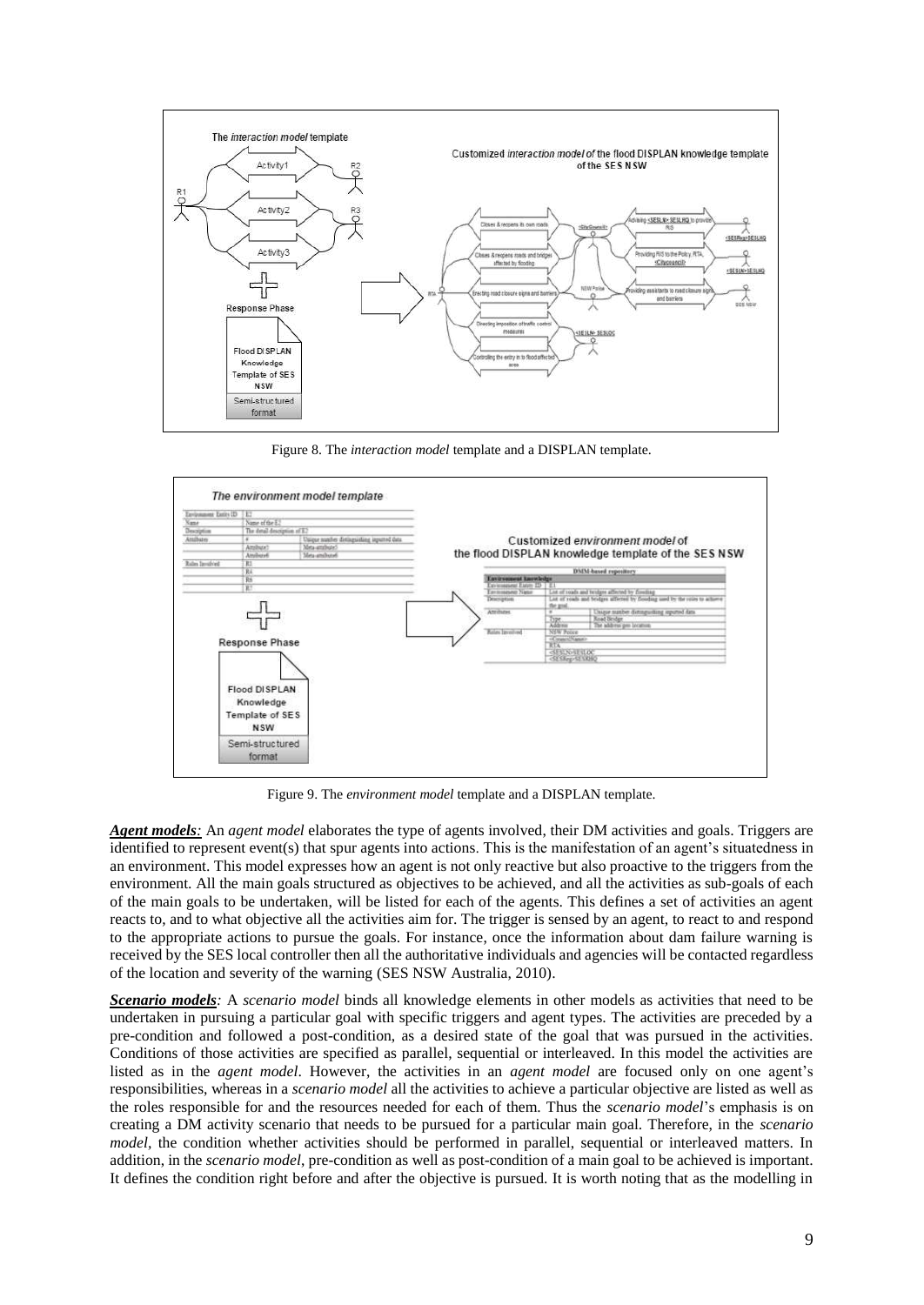the research adopts the Agent-Oriented (AO) paradigm, the objective or motivation or main goal refers to the same thing. (Note, figures for agent and scenario models are not shown due to space limitations).

## *4.2 Stage 2: Generating AB model DISPLANs*

The analysis process begins with generating the *goal model.* The seven adopted AB models share knowledge elements with each other. The AB models are generated from the DM plans in a depth-first manner. Once one main goal is completely modelled then a modeller can process the next models. By generating the *goal model* first, and reusing knowledge elements from the *goal model,* the number of revisits to the DISPLAN is reduced rendering the process more efficient. Following the *goal model*, the *role model, organisation model* or *interaction model* are generated. These three models can only be completed once the *goal model* is complete. Knowledge elements of these models are linked to the *goal model,* although they are structured differently. The three models are followed by the *environment model* which can only be completed once the *role model* is completed. For instance, the attribute *role* in the *environment model* needs to be extracted from the *role model*. The *agent model* and *scenario model* are the last two to be completed. The knowledge elements of these two models depend on the content of the other models hence they are generated once all five others are completed.

The analysis process iterative. It can separate analysis of the main goals and each of their sub-goals. i.e. later activities are identified to support earlier activities. For instance, in Figure 10, sub-goals *g3.1* and *g3.2* support the main goal *g3,* and/or the sub-goals *g3.2.1.1* and *g3.2.1.2* support *g3.2.1,* and so on. This enables a modeller to concentrate on completing one main goal at a time, without being distracted by the other goals/sub-goals. This can significantly reduce the complexities in the early requirement phase. The modeller analyses the main goal *g1,* and all its sub-goals from *g1.1* to *g1.1.1.1*, and roles *R1* and *R3*. All the sub-goals of a main goal can be traced as the activities to support and address the main goal. Since the role RI is responsible for the main goal  $gI$ , it also implies that the particular role is responsible for all the sub-goals of the main goal. Thus, the role *R1* is automatically responsible for *g1, g1.1, g1.1.1* and *g1.1.1.1*. The *goal model* informs that for the sub-goal *g1.1.1*, there is another role, *R3*, involved in pursuing it. This notifies the role *R1* is responsible as the initiator for the main goal while both *R1* and *R3* will interact, communicate and coordinate in pursuing the sub-goal *g1.1.1*. These elements of the *goal model* will be the basis to identify relationships between closely related ABMs.



Figure 10. The AOA of a *goal model* in a depth-first search approach

The depth-first approach offers a systematic way to conduct a detailed agent oriented analysis. It shows not only where to start the modelling activities (Lopez-Lorca *et al.*, 2016; Miller *et al.*, 2014) in the AO paradigm, but also how to do it step by step. It offers a way to complete the analysis and modelling stages by reducing the expense and time involved in requirement specification. As shown in the Figure 10, this illustrates that once the *goal model* is holistically analysed and modelled then a modeller can easily look at the model's elements as the cornerstone to process other ABMs without revisiting the knowledge in the document. For instance, the roles involved to pursue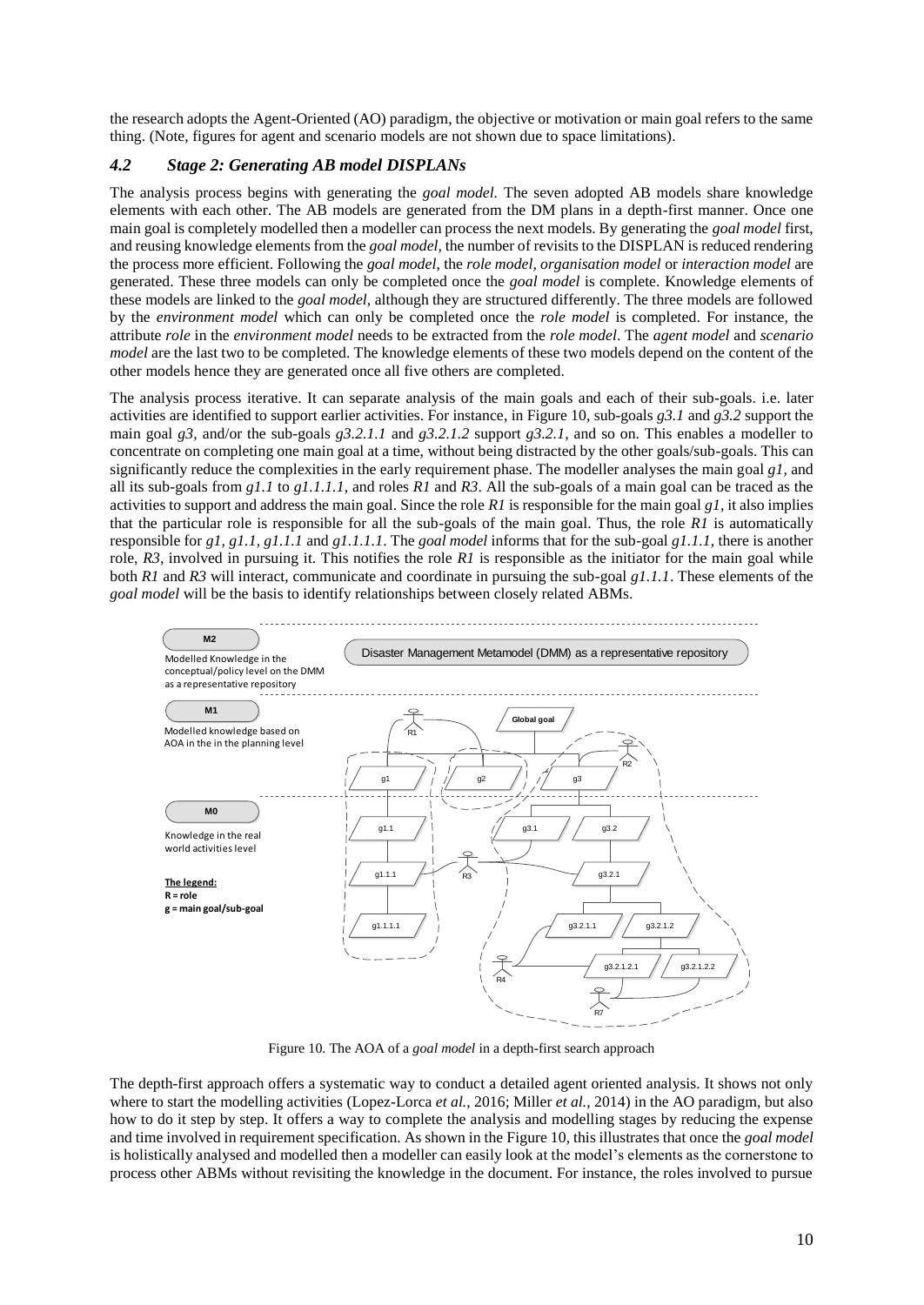a sub-goal analysed in the *goal model* will be the basis to structure the *organisation model* and *interaction model*. The main goal and sub-goals of a *goal model* will be used to structure *action* in the *agent model* and *activity* in the *scenario model* and so on. In addition, these processes themselves are conducted iteratively, therefore the modellers can always go back the previous stage to improve the modelled models. By adopting the depth-first approach, the AOA can also be made more efficient by distributing the processes to a number of *modeller*s. In this approach, distributing means that these *modeller*s can share the AOA tasks to be undertaken in parallel which: **1)** It will reduce the AOA's iteration step. For a large knowledge DISPLAN, each *modeller* will focus on only one particular main goal and all its sub-goals at a time. At the end, these goals will be combined to represent one complete *goal model*. In addition, once these *goal model*s are structured, the other AO models can be analysed easily as their knowledge attributes are obtained from the *existing model*s. **2)** Interleaving in the modelling processes. In this approach, a modeller can activate the other models, without waiting until others' main goals are fully analysed in a complete *goal model*. As shown in Figure 10, the main goals will be placed along the *M1* layer of MOF. They are objectives that need to be pursued in a particular DM activity as they represent the policy/planning knowledge. These knowledge elements are the typical ones that each of the activity needs to be strived for. Moreover, the sub-goals will be positioned along the *M0* layer of MOF.

## *4.3 Stage 3: Knowledge transfer*

Once the ABMs corresponding to a particular DISPLAN are generated, their content is transferred into the knowledge repository. For this purpose, each concept in DMM is first annotated with pointers to potentially corresponding elements from the AB models. The steps involved are described in what follows.

### *4.3.1 Annotating DMM concepts with the AO concepts*

This step provides the basis of a semantic mapping between the elements of the ABM models and the DMM constructs. To ensure that the mapping preserves and is consistent with the abstraction layers defined by the MOF, a corresponding MOF-based agent metamodel is used as a basis for the annotation. The FAML metamodel (Beydoun *et al.*, 2009a) is used to provide a set of terms that are used to annotate DMM appropriately. This mapping between DMM and FAML is a one-off process. It is not a one-to-one mapping. In many case, DMM concepts are annotated with the multiple FAML concepts. That is, DMM concepts contents are sourced from multiple ABM models. For example, a number of DMM concepts are about activities and resources/environment. Thus, the Agent Oriented Software Engineering (AOSE) metamodel concepts of *<<Activity>>* and *<<EnvironmentEntity>>* are used to annotate DMM concepts repeatedly. The challenge in this step is to annotate each DMM concept appropriately. This annotation process is conducted only once but can be tuned as needed during the transfer process. For example, to describe the hierarchy level among agents involved in the DISPLAN as described in *organisation model,* then domain properties of the agents are added as *isPeer*, representing agents in the same hierarchy level, *Controls* and *IsControlledBy* represent an agent controls another agent or is controlled by others. Interactions in the *interaction model* between agents to pursue goal(s) are described by adding the relations *ParticipatesIn* to represent an agent participating in a particular activity, or in pursuing the activity that *Involves* the agent. For instance, if an agent A plays a role X and an agent B plays another role Y where they interact to a goal P, then this is described using the relationship *ParticipatesIn* to achieve goal P; or in another way, goal P *Involves* Agents A and B.

All 92 DMM concepts across all PPRR phases are annotated (21, 25, 25 and 21 concepts respectively in each DM phase). A knowledge modeller is required to link DMM concepts with the appropriate concepts in FAML. The *training* concept, for example, is defined as follows: "*An instruction that imparts and/or maintains the skills (and abilities such as strength and endurance) necessary for an individual, a community or an organization to perform their assigned disaster action responsibilities*" (Othman *et al.*, 2014, p. 23). This is a set of activities to be undertaken to maintain the skills of DM stakeholders. This consists of a set of activities, hence, the corresponding concept from the AOSE metamodel is *<<Activity>>*: "*Describes a set of activities to be performed to achieve the goal(s)*". Therefore, the modeller annotates *Training* concept in DMM with the *<<Activity>>*. Another example is a *PreparednessTeam* defined as follows: "*A group of all agencies with a role in incident management that provide interagency coordination for domestic incident management activities in a non-emergency context to ensure the proper level of planning, training, equipping and other preparedness requirements within a jurisdiction or area"* " (Othman *et al.*, 2014, p. 23). This concept describes a set of roles played by an agent(s) to pursue a goal(s) in a DM activity. As a role representing a set of capabilities played by an agent, the AOSE appropriate concept in the metamodel for *PreparednessTask* is  $\langle \langle \rangle$  *is exagent>>:* "*Represents an entity that having certain properties and can play one or more roles*". Therefore, a knowledge modeller annotates the *PreparednessTask* to the  $\langle \langle \text{e} \rangle$  in the DMM. The annotation process produces a 3D knowledge structure that describes those three dimensions: DM phases, knowledge level and the annotated AO metamodel. The structure is readied to be utilised as a representative repository.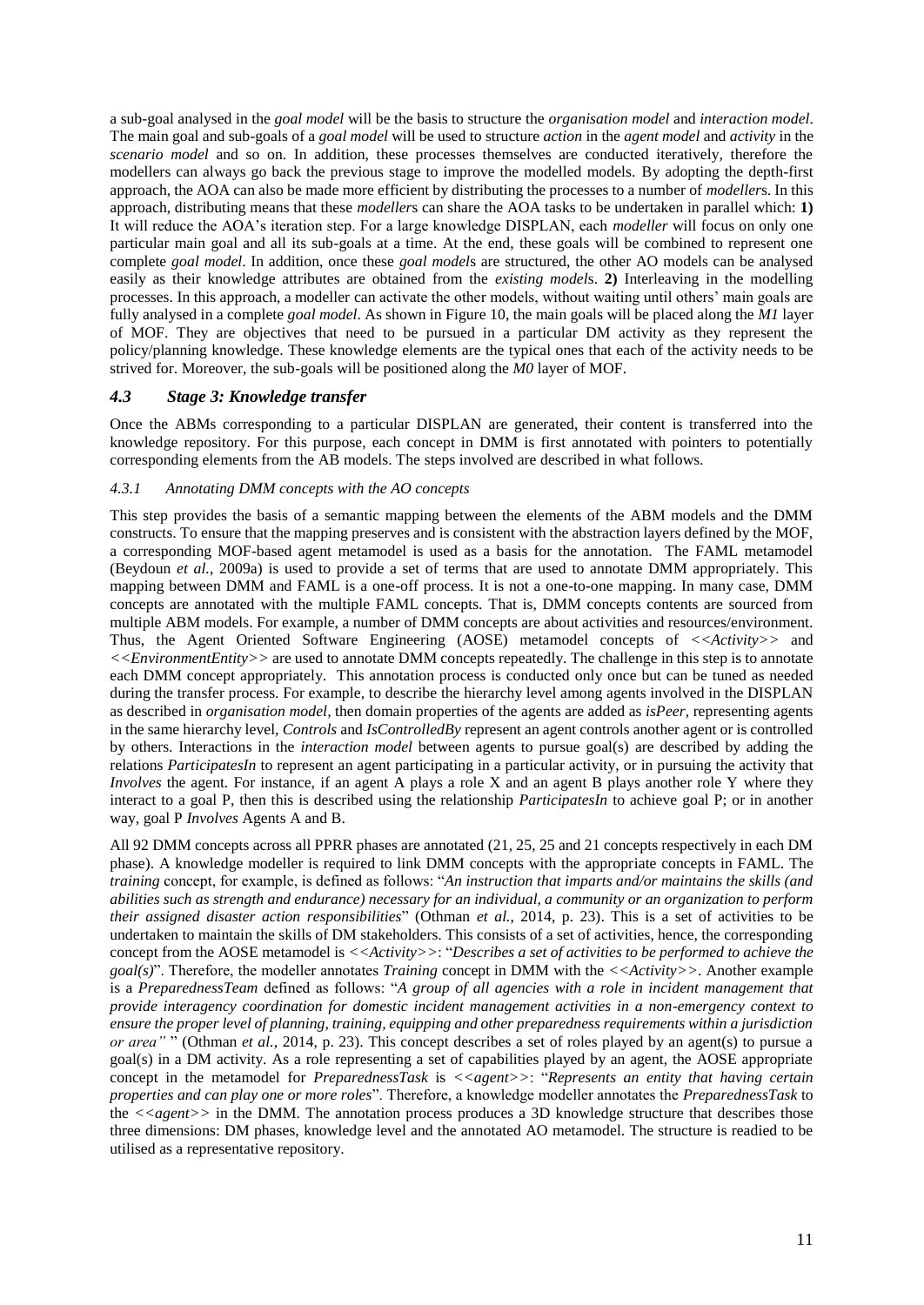#### *4.3.2 Transferring the DISPLAN into the annotated DMM-based repository*

In this stage, every ABM acquired in Stage 2 is transferred into the annotated DMM-based representation following the mapping provided in Step 1 of Stage3. This part of the process is the foundation of the proposed knowledge analysis framework, as it allows the DM knowledge in the different conceptual levels to be both synchronised, and traceable for the purpose of the Disaster Management-Decision Support System (DM-DSS). This transforms DISPLANs content to its appropriate metamodel level (*M0 to M2*, with respect to MOF framework). By adopting the MOF in software engineering, tangled knowledge of DM can be pinpointed to the abstraction layer to which it belongs. The activities in this step are undertaken semi-automatically. The process still requires a DM expert intervention by pinpointing the similar concepts semantically at both ends. A DM practitioner is involved in transferring the models to their appropriate DMM constructs. The ABM elements are mapped to 92 DMM concepts across all phases in the DM. One element maps to multiple DMM concepts. The DM practitioner selects a subset of the possible DMM constructs for each element. They identify which concepts in the DMM-based repository are appropriate to capture the knowledge in the AB knowledge models. To help the DM practitioner pinpoint the DMM concepts appropriately, the categorisation based on five AOSE metamodel concepts that can be applied across all phases. Thus, instead of examining all annotated DMM concepts in all phases that match with one in AB model, the annotations automatically help a modeller to narrow the searching process. This is conducted by limiting a set of most likely to-be-appeared concepts based on a particular AOSE metamodel concept. Eventually, a modeller can map an ABM to the only concept(s) that are semantically similar in the repository. For instance, if a modeller only requires depositing the *goal model* from a preparedness phase then the system is automatically narrowed; the AO metamodel concepts maps only to those annotated with *<<goal>>*. Since there is only one *<<goal>>* in the preparedness phase, this can be done automatically. However, if there are more annotated concepts that match, for instance concepts *Training* and *PublicEducation* are annotated as the  $\langle\langle\langle\langle\langle\rangle\rangle\rangle\rangle$  then a modeller intervenes to determine the more suitable of the two concepts. With respect to the MOF hierarchy, not all customised ABM are represented equally. Some models favour *M0* level whilst others favour *M1* level. For instance, the scenario and agent models generate more constructs at *M0* while role and goal models generate more constructs at *M1* level. The process is evaluated engaging a DM practitioner from State Emergency Services of NSW in Australia. This case study is described in the next section.

## **5 CASE STUDY: TRANSFER OF NSW FLOOD DISPLAN KNOWLEDGE**

In this section, the framework of knowledge transfer analysis is evaluated. A case study from SES NSW is used. As earlier described, a DISPLAN template is first acquired. That is a flood DISPLAN knowledge template of the SES NSW acquired as the first input of the framework. This input is used to customize the ABM templates to enable their more effective and efficient use. The templates are then utilized to generate particular DISPLANs and these are then transferred into the repository. The DISPLAN instance aimed to generate is the Wagga-Wagga Municipality Flood Management DISPLAN. The Wagga-Wagga DISPLAN (Local Flood Plan (LFP)), the focus of this case study, is maintained to prepare for, manage the response to, and support recovery from flood disasters. It is maintained by SES NSW in conjunction with the Wagga Wagga City Local Government and its representative Local Emergency Management Committee, comprising local stakeholders. The original plan can be downloaded freely from the SES (State Emergency Service) website, www.floodsafe.com.au. The LFP covers knowledge in three phases: Preparedness, Response and Recovery. The modelling process shown in this section is applied only to the Preparedness and Response phases. The three stages of the transfer process for the Wagga Wagga LFP are illustrated in details in this section.

#### *5.1 Stage 1: Customising Agent-Based Models*

In this stage, the seven ABMs are customised. The flood DISPLAN knowledge template of SES NSW is analysed and to identify commonalities and model the commonalities into the ABM templates. This includes two steps:

Step 1: The flood DISPLAN template document contains classes consisting of the knowledge elements that are common to all the instances (DISPLANS). These knowledge classes are structured according their contributions to the content of an ABM. The knowledge classes are arranged into each of their appropriate corresponding classes of elements in each of the ABMs. That is, each class of elements is modelled into the corresponding ABM template. For instance, the knowledge elements related to roles are modelled into the *role model* template, element activities are modelled into the *goal model* and so forth. An ABM template is specialised to focus on the knowledge classes from the DISPLAN template. In the *goal model* template, the knowledge engineer will focus only on the knowledge classes describing the goals/objectives and their responsible roles in DISPLAN template. Other classes within the DISPLAN template that do not relate to the *goal model* elements are not considered. This process is repeated for each of the ABM templates, until all elements in the template are modelled into each of the corresponding ABMs. This will enable a modeller to focus on the relevant part of the DISPLAN to complete each ABM.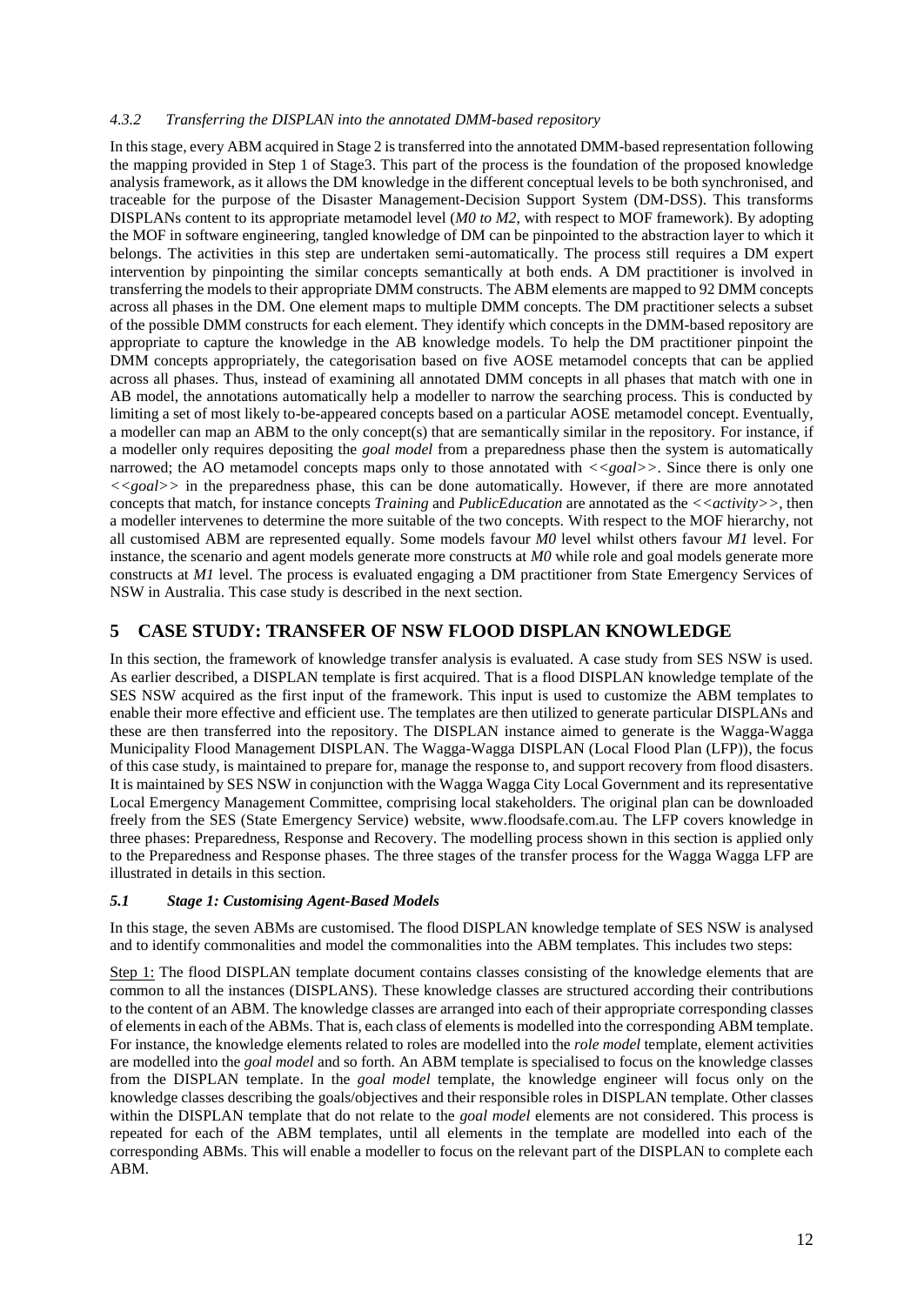Step 2: Each knowledge element in the customised ABMs is designated according to its most likely contribution to a particular MOF level, either *M0* or *M1.* As earlier discussed, *M0* and *M1* are more likely to represent real world activities or planning/policy level knowledge, respectively. The resultant of the customizing process is the customized ABMs of flood DISPLAN of SES NSW structured based on MOF framework. This will enable the transfer process to be semi-automated as the appropriate layer in the repository will be automatically identified.

In what follows, the customization of some of the ABM modelling templates is elaborated according to the two steps (not all are shown due to space limitation).

*Customising the goal model*: A main goal is identified. The goal "*Road and Traffic Control*" is identified as an example from the SES flood DISPLAN knowledge template in NSW. All instances produced from this customized *goal model* will subsequently contain this knowledge as class of a main goal. Once this goal is identified, the knowledge engineer then goes through the document to identify all other related knowledge elements for this particular main goal only, namely its sub-goal(s) and role(s), and omitting the other elements that are not related. Towards this, the knowledge engineer analyses the DISPLAN template to identify the supporting activities to achieve that goal and the role(s) responsible for each of them. All these knowledge elements in this process serve as common elements of the *goal model*. All subsequent instances will conform to the common elements of the customized template. In the final customisation step, the knowledge engineer marks every knowledge element to highlight the likely MOF abstraction layer of the element (M0 or M1). For instance, the main goal "*Road and Traffic Control*" is annotated *M1* as it represents the objective to be strived for, and all its remaining sub-goals will be marked for *M0.* The customized *goal model* constructed following the MOF framework is shown in Figure 11.



Figure 11. A customized *goal model* of the DISPLAN template of the SES NSW for a main goal "*Road and Traffic Control*".

*Customising the role model*: Similar to the customizing process of the *goal model*, in the *role model*, the knowledge engineer analyses the common knowledge in the flood DISPLAN knowledge template of the SES NSW NS subsequently structures the corresponding attributes in the model. As indicated previously, this model template of flood DISPLAN will serve as a class of the role model to instantiate a particular *role model* for a other municipality/area under the NSW authority, for instance, the Wagga-Wagga municipality, or Wollongong city and so on. Once the model is completely analysed the knowledge engineer specifies which of the knowledge element that will be marked as either *M0* or *M1.* Customizing the flood DISPLAN knowledge template of the SES NSW with respect to the *role model* template results in the *role model* template (shown in Table 1). Only one particular role R7: *<SES Local Name>* SES Local Operational Controller (*<SESLN>* SESLOC) is exhibited from the case study as an example. In the identified document, this role is a subject to change depending where the template will be instantiated to. In that case, the *<SESLN>* will be changed following the municipality name. For instance, if the template will instantiate the Wagga-Wagga flood DISPLAN knowledge then the role *R7* will be automatically adjusted to be the Wagga-Wagga SESLOC. Additionally, all the related knowledge element classes described in the customized *role model* template will also automatically change with new instantiated municipality.

The knowledge elements in the responsibility attribute of the customized *role model* template are obtained from the *goal model*. This implies that the knowledge element classes applied in the *goal model* are also applied in the *role model*. However, for the element attribute *constraint*, the knowledge engineer needs to revisit to document to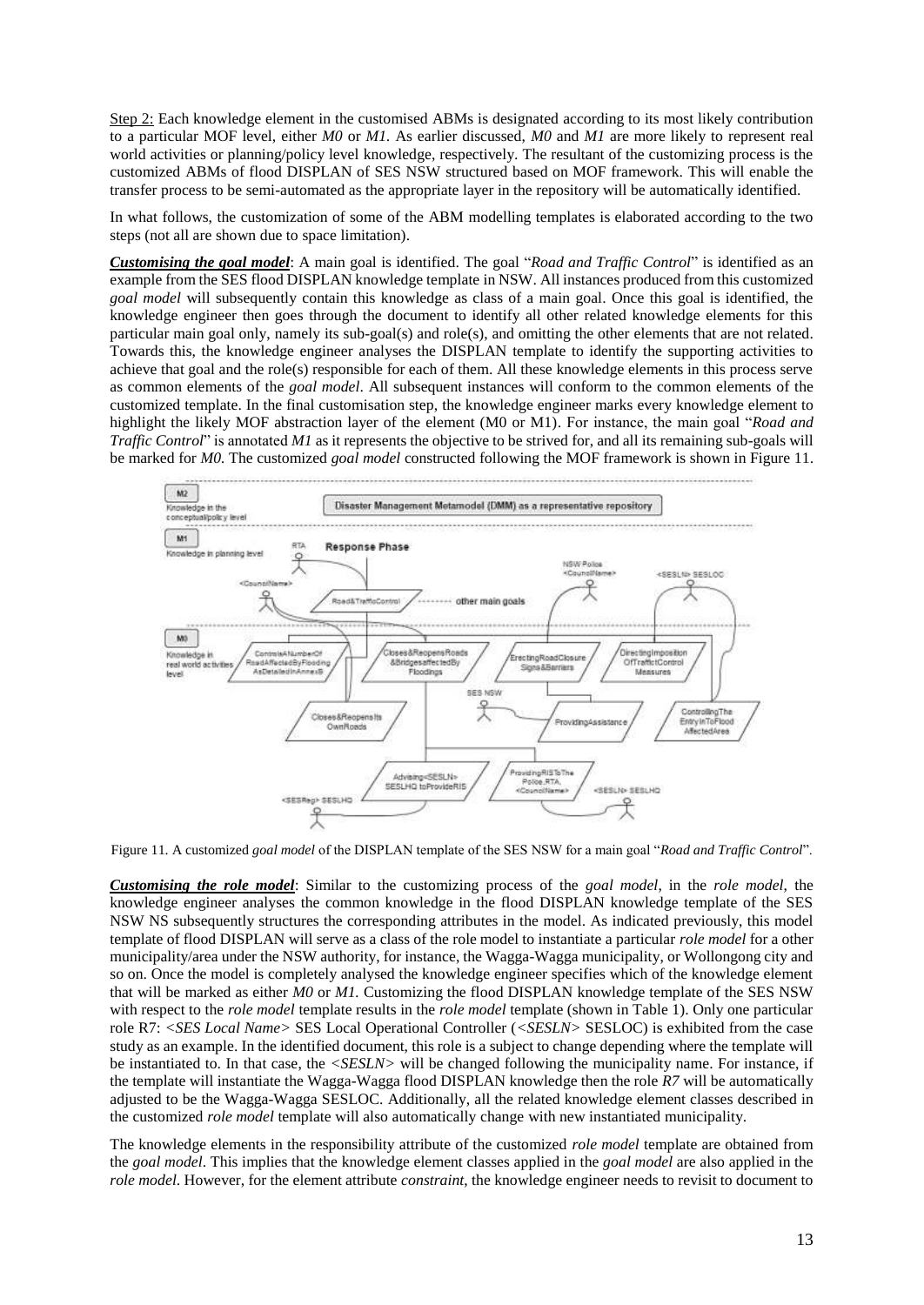obtain this as it is not structured in the *goal model*. The next step is determining whether each of the knowledge elements of the *role model* is placed as either *M0* or *M1*, following the MOF layer. As described in Table 1, the *role name* and *description* attributes are positioned as likely *M1* candidates*,* whereas, the *responsibility* and *constraint* attributes are placed as *M0* candidates.

| Table 1. A customized <i>role model</i> of the DISPLAN template of the SES NSW for a role " <sesln> SESLOC".</sesln> |  |
|----------------------------------------------------------------------------------------------------------------------|--|
|----------------------------------------------------------------------------------------------------------------------|--|

|                | <b>DMM-based repository</b>                                                                   | M <sub>2</sub>   |
|----------------|-----------------------------------------------------------------------------------------------|------------------|
| Role knowledge |                                                                                               | <b>MOF</b> laver |
| Role ID        | R7                                                                                            |                  |
| Role Name      | <sesln> SESLOC</sesln>                                                                        | M1               |
| Description    | If the knowledge analysed and modelled is from Wagga Wagga area, then the <sesln></sesln>     |                  |
|                | becomes Wagga Wagga SESLOC.                                                                   |                  |
| Responsibility | 1. Directing of the traffic control measures. 2. Controlling entry into flood affected areas. |                  |
| Constraint     | In flood events, the <sesln>SES Local Operations Controller may direct the imposition</sesln> |                  |
|                | of traffic control measures. The entry into flood affected areas will be controlled in        | M <sub>0</sub>   |
|                | accordance with the provisions of the State Emergency Service Act, 1989 (Part 5,              |                  |
|                | Sections 19, 20, 21 and 22) and the State Emergency Rescue Management Act, 1989               |                  |
|                | (Part 4, Sections 60KA, 60L and 61).                                                          |                  |

*Customising the organisation model:* The knowledge elements of the *organisation model* are obtained from the *goal model*, they are the roles who responsible over all the objectives. The two hierarchy levels: *Controls* (otherwise *isControlledBy*) and *isPeer*, are introduced to describe the authoritative relations between those roles. Lastly, a knowledge engineer marks whether an element in the *organisation model* as either *M0* or *M1*, representing the knowledge in the planning/policy or in the real activity layer as shown in Table 2. The knowledge elements of the organization model template are as follows: 1). The roles in the *organisation model* are obtained from the *goal model*. 2). The relationships describing the hierarchy levels of the roles are identified from the *goal model*. It defines how the roles are coordinated, communicated and negotiated with each other since they are different entities with the different hierarchy authoritative involved in the DM activities. The customizing process produces a customized *organization model* of flood DISPLAN knowledge template of the SES NSW (Figure 12).



Figure 12. A customized *organisation model* of the DISPLAN knowledge template of the SES NSW.

| <b>DMM-based repository</b>   |                                                                                    |                           |             | M <sub>2</sub>                                                           |                |
|-------------------------------|------------------------------------------------------------------------------------|---------------------------|-------------|--------------------------------------------------------------------------|----------------|
| <b>Organisation knowledge</b> |                                                                                    |                           |             | <b>MOF</b> layer                                                         |                |
| Role A                        |                                                                                    | Organisation<br>knowledge | Role B      |                                                                          | M1             |
| Role Name                     | <sesln> SESLOC</sesln>                                                             | <i>isControlledBy</i>     | Role Name   | <sesln> SESLHO</sesln>                                                   |                |
| Description                   | $<$ SESLN $>$ State<br><b>Emergency Service</b><br>Local Operational<br>Controller |                           | Description | $<$ SESLN $>$ State<br><b>Emergency Service</b><br>Local Headquarter     | M <sub>0</sub> |
| Role Name                     | <sesln> SESLHO</sesln>                                                             | <i>isControlledBy</i>     | Role Name   | <sesreg> SESRHO</sesreg>                                                 | M1             |
| Description                   | $<$ SESLN> State<br><b>Emergency Service</b><br>Local Headquarter                  |                           | Description | $<$ SESReg $>$ State<br><b>Emergency Service</b><br>Regional Headquarter | M <sub>0</sub> |
| $\ldots$ and so on            |                                                                                    |                           |             |                                                                          |                |

Table 2. A customized *organisation model* template structured in table with respect to the MOF

*Customising the interaction model*: As in the *role model* and *organization model*, the knowledge elements of the *interaction model* are obtained from the *goal model*. The *interaction model* template is customized based on the flood DISPLAN knowledge template of the SES NSW. The knowledge engineer identifies the knowledge elements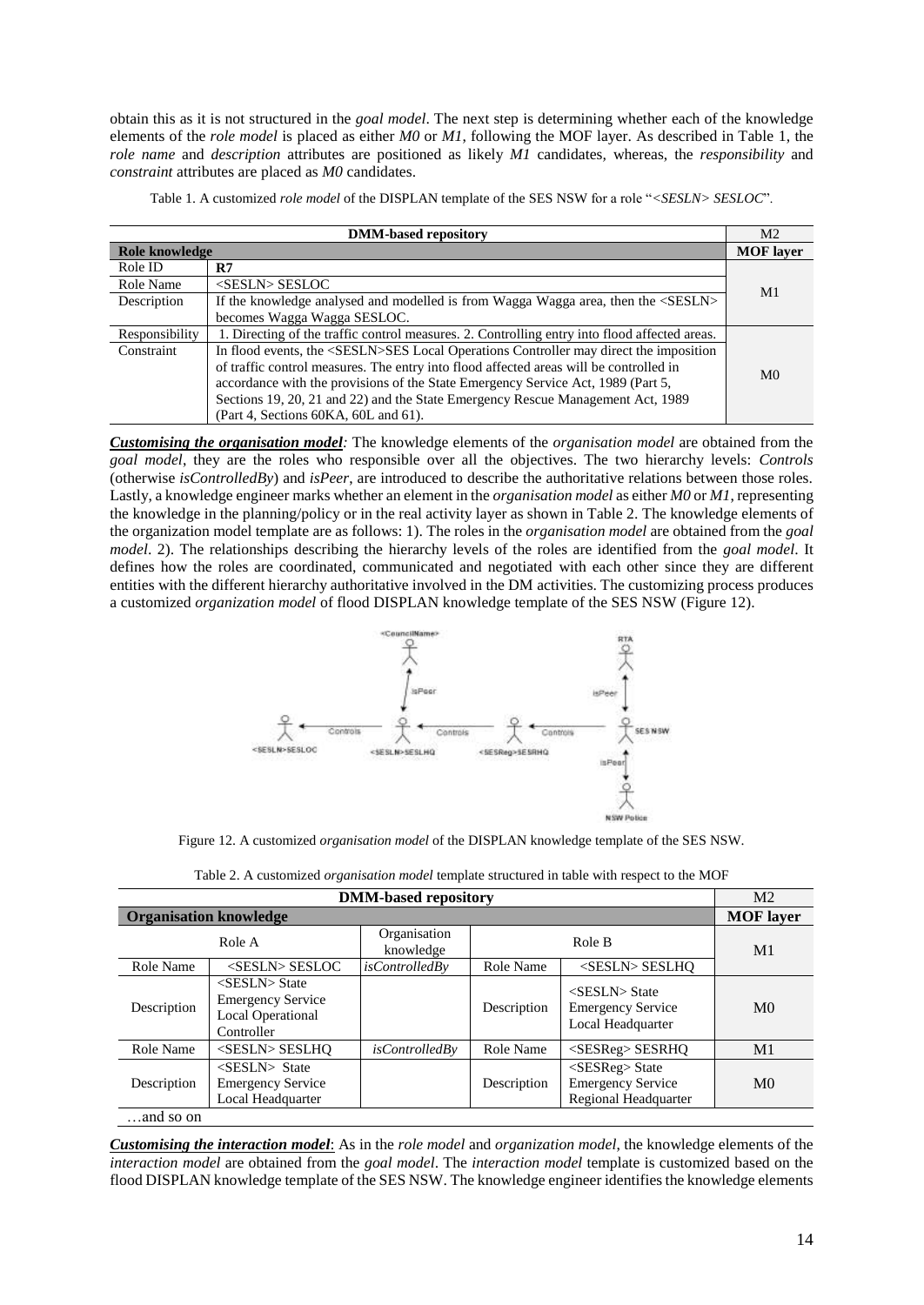from the DISPLAN and structures them to the corresponding knowledge attributes in the model. The knowledge attributes of the *interaction model* are described as follows: (1). The role elements are obtained from the *goal model*, representing the roles. (2). The activity element is basically the *RolePursuesGoal* knowledge element. The roles are interacted, communicated and negotiated for to each other in this objective. This is obtained from the goal model representing the sub-goals. 3. The *interaction model* template draws only the activity knowledge element by which there is more than one role involved in it. Once this model is fully analysed and completed, a knowledge engineer is marked whether the element in the model is either *M0* or *M1*, as illustrated Table 3. The *rolePursueGoal* is the objective to what extent the roles are interacted. For instance, RTA and <*CouncilName*> are interacted for the goal: "*Closes and Reopens its own roads*"and so forth. According to the MOF framework, this knowledge element is placed as *M1* as it represent the policy/palling level while the detail desctiption of it is posisited as *M0* as it represents the knowledge in the real activity layer to be embraced by the stakeholders directly. The process produces the customized *interaction model* shown in Figure 13.



Figure 13. A customized *interaction model* of the DISPLAN knowledge template of the SES NSW.

|                               | <b>DMM-based repository</b>                                                                                       |                                                                   | M <sub>2</sub>   |  |
|-------------------------------|-------------------------------------------------------------------------------------------------------------------|-------------------------------------------------------------------|------------------|--|
| <b>Interaction knowledge</b>  |                                                                                                                   |                                                                   | <b>MOF</b> layer |  |
| Role A                        | rolePursueGoal                                                                                                    | Role B                                                            |                  |  |
| <b>RTA</b>                    | Closes and Reopens its own<br>< CountcilName><br>roads                                                            |                                                                   | M1               |  |
| Road and Traffic<br>Authority | The council closes and re-<br>opens its own roads that is<br>initiated by RTA                                     | Name of the city council<br>where the activity is taken<br>place. | M <sub>0</sub>   |  |
| <b>NSW Police</b>             | Erecting road closure signs<br>and barriers                                                                       | $\langle CouncilName \rangle$                                     | M1               |  |
| New South Wales Police        | When resources permit, the<br>SES assists Council or the<br>Police by erecting road<br>closure signs and barriers | Name of the city council<br>where the activity is taken<br>place. | M <sub>0</sub>   |  |
| and so on                     |                                                                                                                   |                                                                   |                  |  |

| Table 3. The knowledge element description of the <i>interaction model</i> structured with respect to the MOF |  |  |  |  |  |  |  |
|---------------------------------------------------------------------------------------------------------------|--|--|--|--|--|--|--|
|---------------------------------------------------------------------------------------------------------------|--|--|--|--|--|--|--|

### *5.2 Stage 2: Generating Agent-Based Model DISPLANs*

Each of the customized ABMs DISPLAN knowledge templates instantiates a particular ABM plan based on the local wisdom where it will be implemented to. In this case study, all NSW regions and their municipalities can adopt the same DISPLAN knowledge template to produce each of their local DISPLANs (local flood plans). The template is used to instantiate local plans efficiently that share the various commonalities of knowledge across all areas within NSW with adjustable local context. Within state of NSW, there are 141 municipalities within 18 regions (SES NSW Australia, 2016). In this case study, the Wagga-Wagga municipality is employed as an exemplar. This instance conforms and inherits all the commonalities of knowledge element classes of the ABM templates adaptable based on the local characteristics of Wagga - Wagga. The regional town of Wagga Wagga and surrounding rural area, in the state of New South Wales (NSW), is situated on the Murrumbidgee River floodplain, the second longest river in Australia. The history of flooding in Wagga Wagga is a good example of the low frequency of flooding in inland Australia. The sporadic nature of flooding presents major challenges for maintaining community and government awareness and knowledge of flooding, and of ongoing flood resilience, with large periods of drought between major floods. Flood DM in NSW is coordinated through a set of documented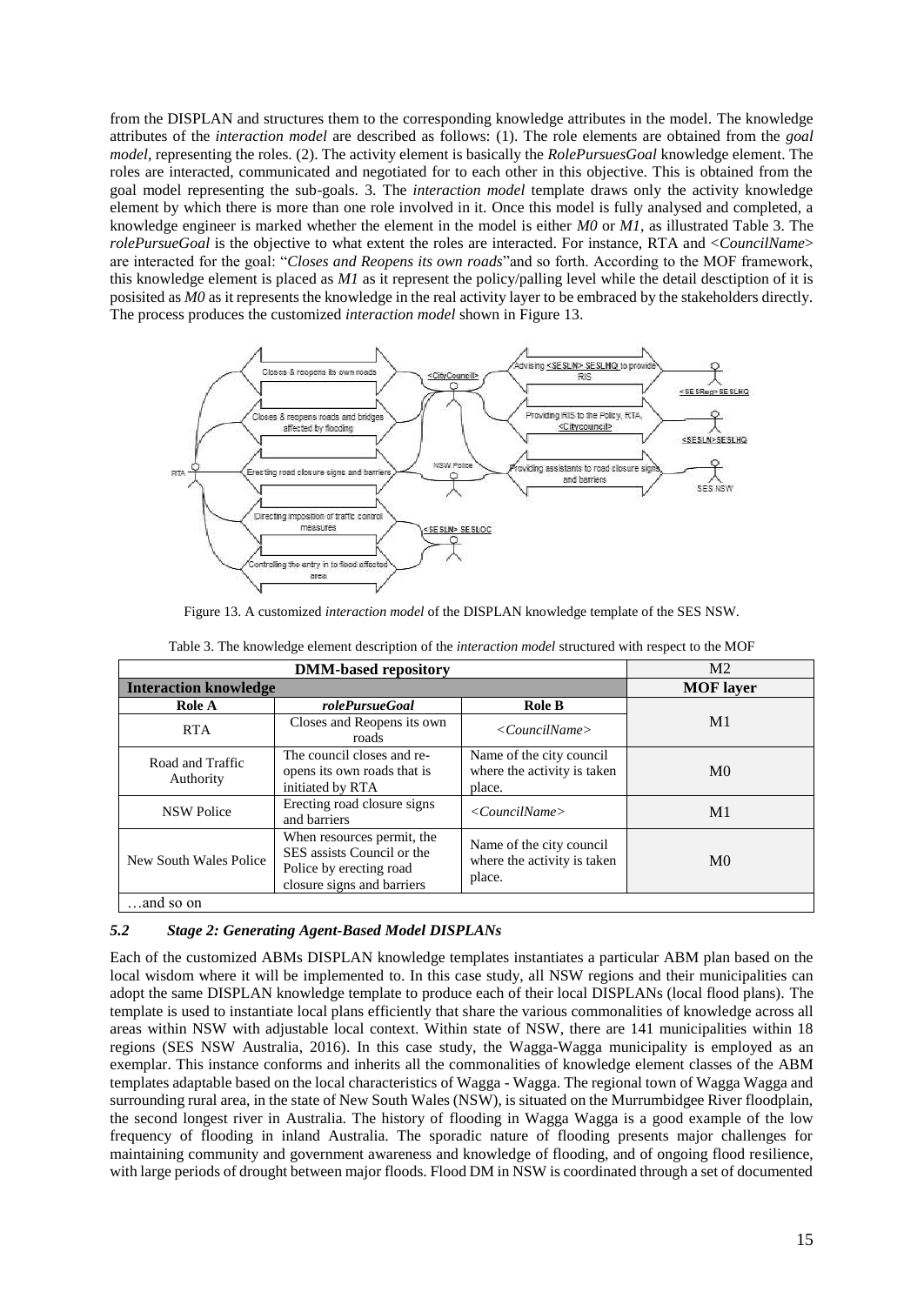emergency/disaster plans and arrangements at the Local, Regional and State levels. The Wagga Wagga Local Flood Plan (LFP) (SES NSW Australia, 2006) is a flood hazard-specific sub-plan supporting a Regional Disaster Plan (DISPLAN). Generating each of the ABMs for the Wagga Wagga LFP is detailed in what follows. The customized ABMs generated in the previous stage are used.

*Generating the goal model*. This *model* fundamentally represents the same knowledge as its class (customized one), but in the context of the Wagga-Wagga municipality. The knowledge engineer substitutes all the knowledge classes from the customized version with the one representing the Wagga-Wagga municipality, accordingly. This then becomes the *goal model* of Wagga-Wagga flood DISPLAN knowledge as drawn in Figure 14. Some of the knowledge elements are substituted to represent the characteristics of the Wagga-Wagga City whereas others generic ones remain applicable.



Figure 14. The *goal model* of Wagga-Wagga flood DISPLAN knowledge generated from the customized one of the SES NSW template. This only describes the goal knowledge of a main goal "*Road and traffic control*".

In Table 4, the substitution process is shown. All the knowledge elements in the bracket " $\lt$ " are substituted with the ones represented the knowledge of the Wagga – Wagga municipality. A knowledge engineer goes through all the knowledge element classes of the customised *goal model* to generate the instance one. Once it is in place then it is ready to be transferred into the repository.

| <b>DISPLAN Knowledge template</b>                                        | Wagga Wagga City DISPLAN instance                                                  |
|--------------------------------------------------------------------------|------------------------------------------------------------------------------------|
| <b>SESLN&gt;</b> SES Local Operations<br>The                             | $\langle \text{SESLN} \rangle$ = SES Local Name = Wagga Wagga SES Local Operation  |
| <b>Controller</b> may direct the imposition of traffic                   | Controller                                                                         |
| control measures                                                         |                                                                                    |
| <b>SESLN&gt; SES Local Headquarter provides</b>                          | $\langle$ CouncilName $\rangle$ = Wagga Wagga City Council                         |
| Road Information Service (RIS) to the Police,                            |                                                                                    |
| $RTA$ and the $\leq$ CouncilName>                                        |                                                                                    |
| Controls a number of $\leq$ <b>roads</b> within the                      | Roads of Wagga Wagga municipality:                                                 |
| <b>Example 4</b> $\epsilon$ <b>area</b> that are affected by flooding as | Collingullie to Lockhart Rd, Sturt Hwy;                                            |
| detailed in annex B                                                      | At Sandy Creek and between Wagga Wagga and Forest;                                 |
|                                                                          | Hill Hampden Ave between Wiradjuri Bridge and Cartwrights Hill, etc.               |
|                                                                          | Council area of Wagga Wagga municipality:                                          |
|                                                                          | Central Wagga Wagga, Ashmont, Flowerdale, Tarcutta, etc.                           |
| <del><sesreg></sesreg></del> SESLHO                                      | $\langle$ SESReg $\rangle$ = SES Regional = Murrumbidgee SES Local Headquarter     |
| <sesln> SESLHO</sesln>                                                   | $\langle \text{SESLN}\rangle$ = SES Local Name = Wagga Wagga SES Local Headquarter |
| and so on                                                                |                                                                                    |

Table 4. Generating process of knowledge element instances from the *goal model* DISPLAN knowledge

*Generating the role model*. Generating the *role model* essentially is the process to instantiate a particular one from the customized one template. In this case study that is the *role model* of Wagga-Wagga flood DISPLAN knowledge. As illustrated in generating the *goal model*, in this model, all the knowledge element classes of the customized one is substituted with the typical knowledge but associated with the Wagga-Wagga City. This is illustrated in Table 5. In the table, for instance, the role knowledge class is <SESLN> SES LOC (Local Operational Controller). As this is implemented in the context of Wagga-Wagga city then the <SESLN> will be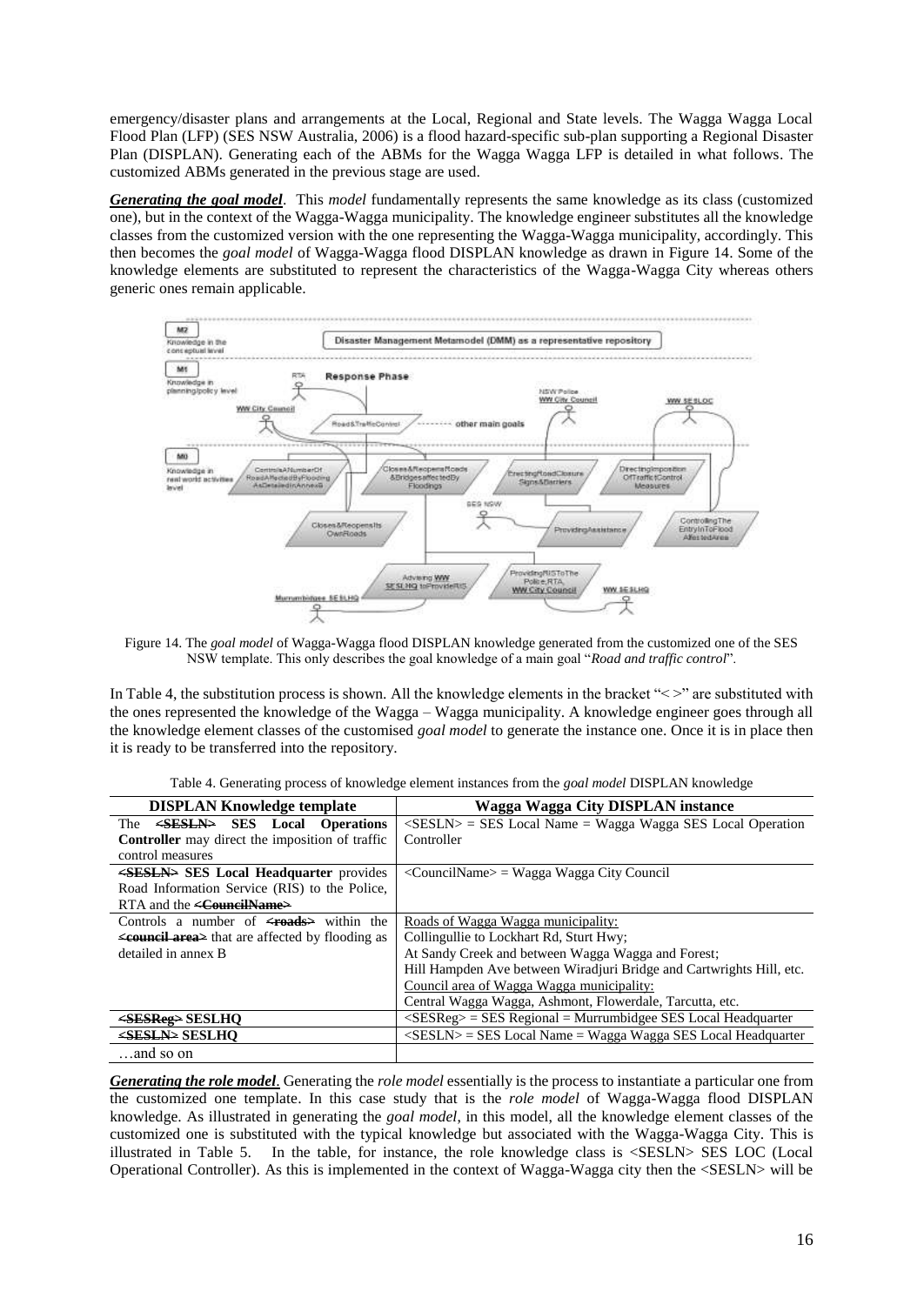replaced with Wagga-Wagga. This is means the role is the SESLOC of Wagga-Wagga. This will also be applied in the same way to other cities once those cities generate their *role models* from the customized one.

|                | <b>DMM-based repository</b>                                                           | M <sub>2</sub>   |
|----------------|---------------------------------------------------------------------------------------|------------------|
| Role knowledge |                                                                                       | <b>MOF</b> layer |
| Role ID        | R7                                                                                    |                  |
| Role Name      | $\leq$ SESLN $\geq$ Wagga-Wagga SESLOC                                                | M1               |
| Description    | SES Local Operational Controller (SESLOC) of the Wagga-Wagga municipality             |                  |
| Responsibility | 1. Directing the imposition of the traffic control measures.                          |                  |
|                | 2. Controlling the entry into flood affected areas.                                   |                  |
| Constraint     | In flood events, the <sesln> Wagga-Wagga SES Local Operations Controller</sesln>      |                  |
|                | may direct the imposition of traffic control measures. The entry into flood affected  | M <sub>0</sub>   |
|                | areas will be controlled in accordance with the provisions of the State Emergency     |                  |
|                | Service Act, 1989 (Part 5, Sections 19, 20, 21 and 22) and the State Emergency Rescue |                  |
|                | Management Act, 1989 (Part 4, Sections 60KA, 60L and 61).                             |                  |

|  | Table 5. The role model of Wagga-Wagga flood DISPLAN knowledge |  |
|--|----------------------------------------------------------------|--|
|--|----------------------------------------------------------------|--|

*Generating the organisation model.* As in the generating processes of previous models this activity is aimed to generate a particular *organisation model* out of the customized one template but in the context of Wagga-Wagga city. The knowledge engineer goes through the customized *organisation model* template processed in the previous stage to substitute all the knowledge element classes with respect to the Wagga-Wagga City characteristics. While all the roles containing <SESLN> will be substituted the Wagga-Wagga, for instance for the roles: SESLOC, SESLHQ and City Council and the <SESReg> will be replaced with the Murrumbidgee as this is region where the Wagga-Wagga is. On the other hand, the NSW police, SES and RTA remains the same as they are regardless the area. This is based on the knowledge identified from the DISPLAN. The relationship types also remain the same as it defines the hierarchy controls among the roles. As shown in Figure 15, the *interaction model* of the Wagga-Wagga DISPLAN knowledge shows as to how the entities involved in the DM activity communicate to each other in the local level. Having this knowledge element in place, each of the entities can identify how each of them needs to approach others anytime each of them needs to.



Figure 15. The *organisation model* of Wagga-Wagga flood DISPLAN knowledge generated from the customized one of the SES NSW template.

#### *Stage 3: Knowledge transfer*

There are two activities in this stage, namely 1) annotating the DMM to prepare the repository for the depositing process and 2) the knowledge transfer process itself. They are both examined as follows:

#### *5.2.1 Annotating DMM concepts with the AO concepts*

This activity aims to prepare the repository for enabling the transfer process. This is conducted by annotating all the concepts in the DMM with the corresponding ones of AOSE metamodel. This is a one-off process that results in the annotated DMM for all four phases. For the purpose of the case study in this paper, only the annotated DMM-based concept in the Response phase is shown as in Figure 16. A *goal model* will be mapped with a corresponding goal concept through *<<goal>>* to represent the goals to be pursued. Likewise, a *role model* will be mapped with a *<<role>>* concept*, environment model* with an *<<environemntEntity>>* concept, and so on. To describe hierarchy level among agents involved in a DISPLAN (as described in *organisation model)* the domain properties of the agent are added as: *isPeer*, representing agents in the same hierarchy level; *Controls* and *IsControlledBy* represent where an agent controls another agent or is controlled by others. Interaction in the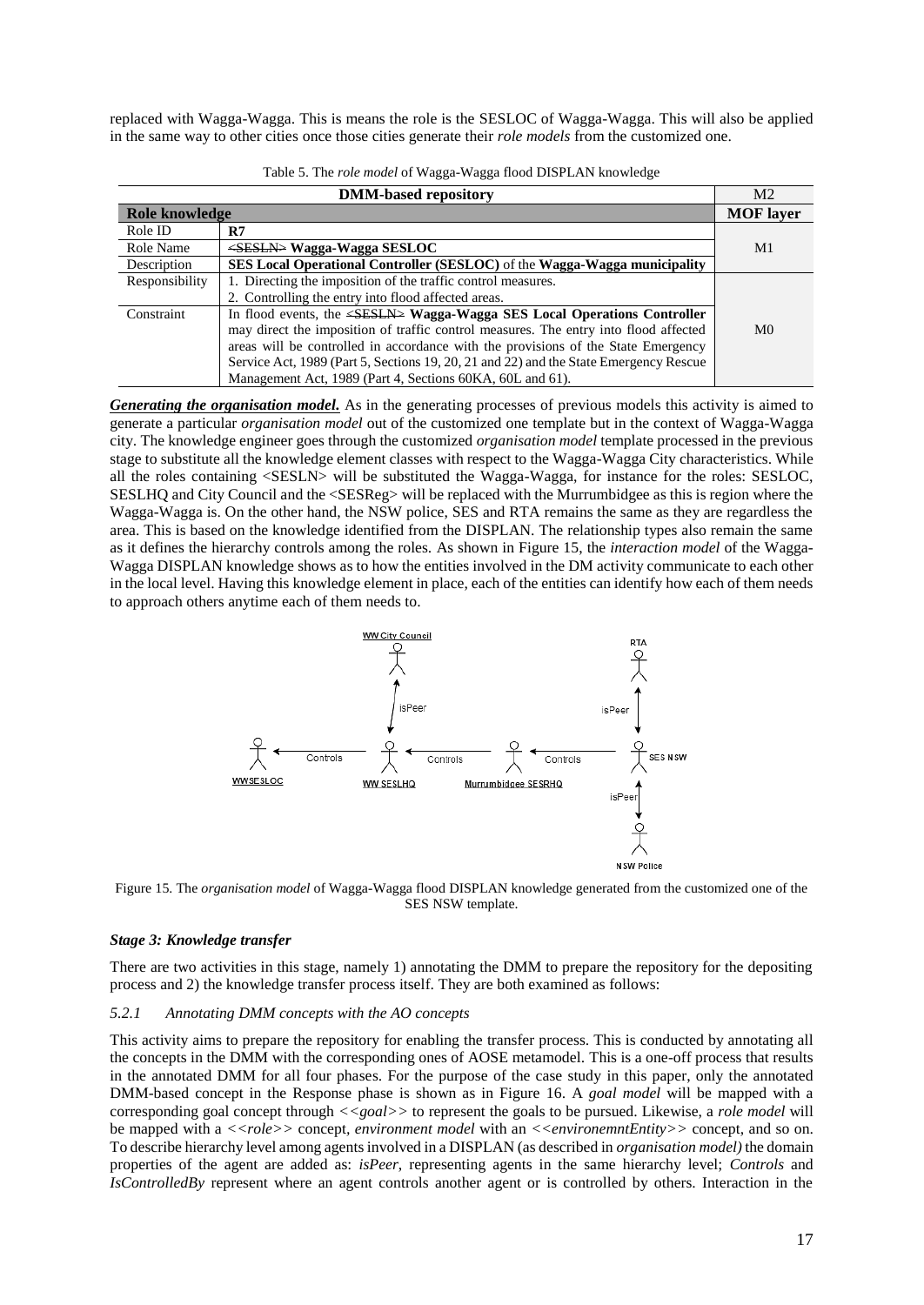*interaction model* between agents to pursue goal(s) is described by adding the relations: *ParticipatesIn* that describes agents participated in a particular activity or in other words, that is described activity that need to be pursued that *Involves* agents. As mentioned, although this annotating process is prepared only one time, however, a knowledge engineer can always revisit the product to revise as necessary. Once the annotated DMM-based repository is considered ready, the transfer process can be enabled.



Figure 16. DMM-based concepts annotated with AOSE metamodel concepts in the Response-phase

### *5.2.2 Transferring the DISPLAN knowledge into the repository*

Once the annotated repository is in place, the transfer process commences. The seven ABMs of the Wagga-Wagga flood DISPLAN knowledge from the Stage 2 are transferred into the annotated DMM-based repository. This maps each of the ABMs of Wagga-Wagga DISPLAN knowledge to each of their corresponding concepts in the DMMbased repository. With respect to the MOF framework, essentially, the process is that the knowledge in the *M0* layer is modelled and structured in *M1* layer is transferred to its appropriate metamodel-based repository in *M2* layer,  $((M0\rightarrow M1)\rightarrow M2)$ . This process is intermediated by a knowledge engineer based on semantic meaning between each of the ABMs of DISPLAN knowledge and the most possible appropriate concept in the repository. A graphical-based tool is created to illustrate this knowledge transfer mechanism in a way it can be understood easily. This is implemented with a graphical web-based user interface that supports access to the DMM knowledge repository. The ABMs are made available in XML and they are the input to a MySQL database. MySQL is used in the prototype as it is a powerful, widely-used, open source database that harnesses a web-based technology to connect client requests to the server. Apache web server technology used in most web servers around the world, is chosen. In the repository, the three components: DM phases, the MOF framework and the ABMs construct the knowledge in a three-dimensional (3D) structure which allows the knowledge to be drilled down or rolled up easily in real time during the DM activities. To complete the 3D knowledge structure, these three stages are undertaken iteratively. Eventually, this knowledge structure allows the knowledge to be reused by pinpointing the appropriate knowledge through each cube of the structure as necessary.

Two scenarios can arise during the transfer: (1). If there is only one appropriate annotated DMM-based concept in the repository to which an ABM is match with, then the transfer process can be proceeded automatically and directly. (2). If there is more than one possible appropriate annotated DMM-based concept in the repository, then a DM expert intervention is required to determine which concept, among all possibilities, is more appropriate for the ABM to be positioned and transferred to. An example of the first transfer scenario consider the annotated DMM where there is only one  $\langle \langle \text{goal} \rangle \rangle$  concept in it. As such, the *goal model* can be transferred directly to that particular concept goal: *<<goal>>* in the repository without any intervention from the knowledge engineer.

In scenario 2, however, if there is more than one corresponding DMM-based concept in the repository where the knowledge can be transferred to, then a knowledge engineer intermediates the process by examining semantically the most appropriate concept in the repository that fit for the one of the ABMs. Subsequently, that particular ABM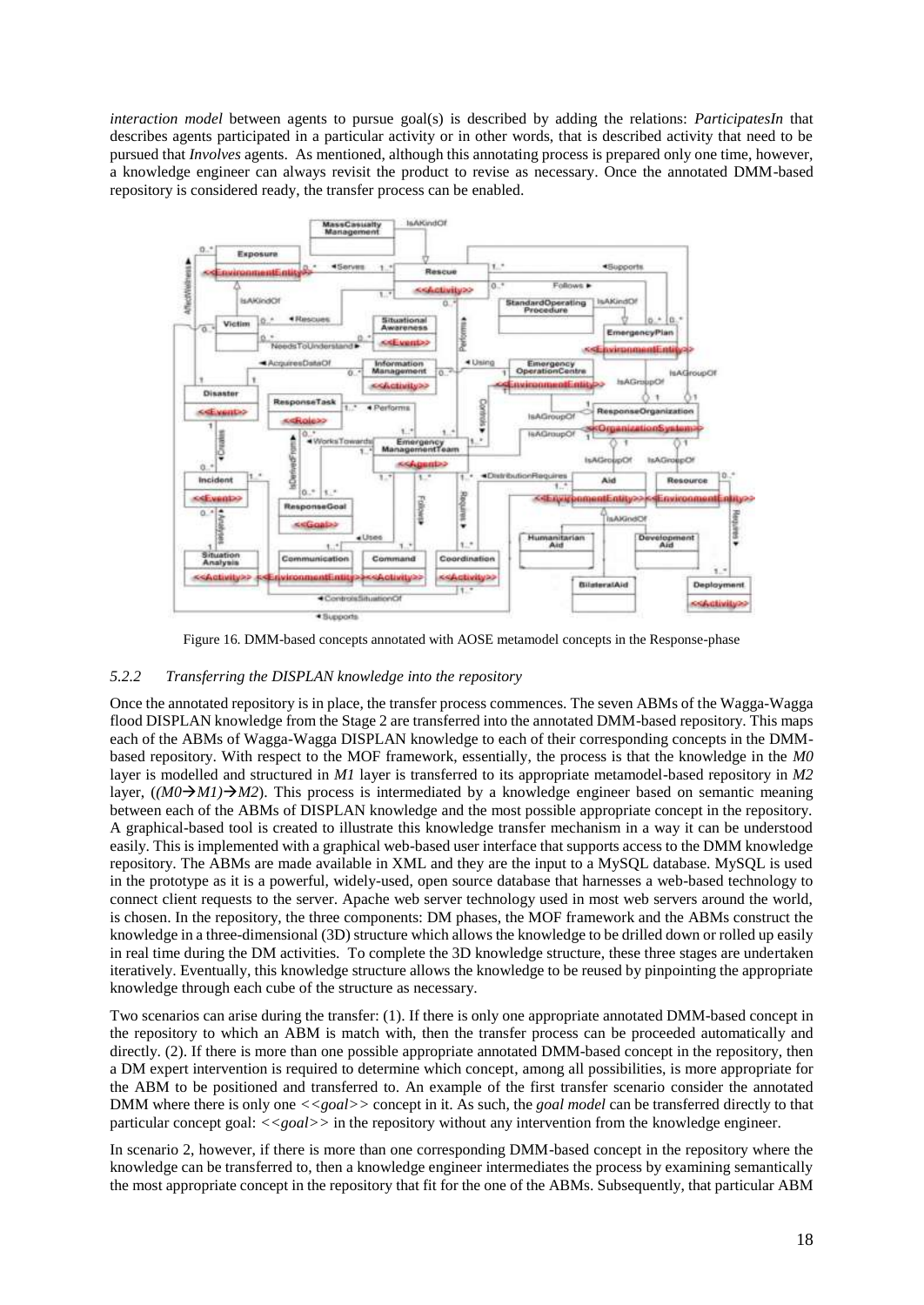of flood DISPLAN knowledge will be transferred to most suitable concept in the repository. For instance, the concept in the repository representing environment entity is *<<EnvironmentEntity>>*. As can be seen in the annotated DMM-based repository for Response-phase in Figure 16, there are 11 concepts representing *<<EnvironmentEntity>>*, they are: *Aid, Humanitarian Aid, Bilateral Aid, Development Aid, Resource, Emergency Plan, Standard Operating Procedure, Emergency Operating Centre, Exposure, Victim, Communication*. Therefore, in this case, a knowledge engineer will judge and position the *environment model* of the Wagga-Wagga DISPLAN knowledge to be mapped to one of them that is considered the most appropriate one, semantically. For instance, for this typical knowledge, "*List of roads and bridges affected by flooding used by the roles to achieve the goal*" from the *environment model* of Wagga-Wagga flood DISPLAN knowledge. Of all possibilities semantically, the *resource* concept "*Personnel and major items of equipment, supplies, and facilities available or potentially available for assignment to incident operations and for which status is maintained*" is considered as the most appropriate.

Once the knowledge transfer process is completed, then the knowledge in the repository is ready to be (re)used by the stakeholders for the decision-making mechanism. Figure 17 shows that once all the ABMs of flood Wagga-Wagga DISPLAN knowledge is deposited completely to the repository, a comprehensive knowledge for that particular DM can be retrieved from the repository. As the knowledge is deposited in a holistic format, it is easy to share and reuse by other. To help it is understood effectively, a web-based technology tool is developed. The knowledge stored in the repository is structured so that it can be understood comprehensively by the stakeholders. The stakeholders can also identify not only the missing and incomplete knowledge from the repository, but also the other knowledge concepts that need to be provided for a comprehensive knowledge structure.



Figure 17. The knowledge is structured for decision making in the Response phase of flood DM. The knowledge is traceable up and down from the conceptual (*M2*) the planning/policy (*M1*) and real world activity (*M0*).

For instance, In Figure 17: (1) shows all the related concepts to the *ResponseTask*, they are *Coordination, Command, Communication, ResponseGoal, ResponseTask, Rescue, EmergencyOperationCentre and ResponseOrganisation*. This relation shows the benefit of the DMM as a repository, as it can pre-empt the knowledge that needs to be completed to get a broader understanding of the management process. (2) informs where the knowledge comes from and in which disaster disaster is used for, while (4) shows the knowledge in the conceptual layer (*M2*), and its instance type at the *M1* layer in (5). (3) defines the time as the trigger when the activities are performed. (6), (7), (8) and (9) subsequently inform the stakeholder the condition that the activities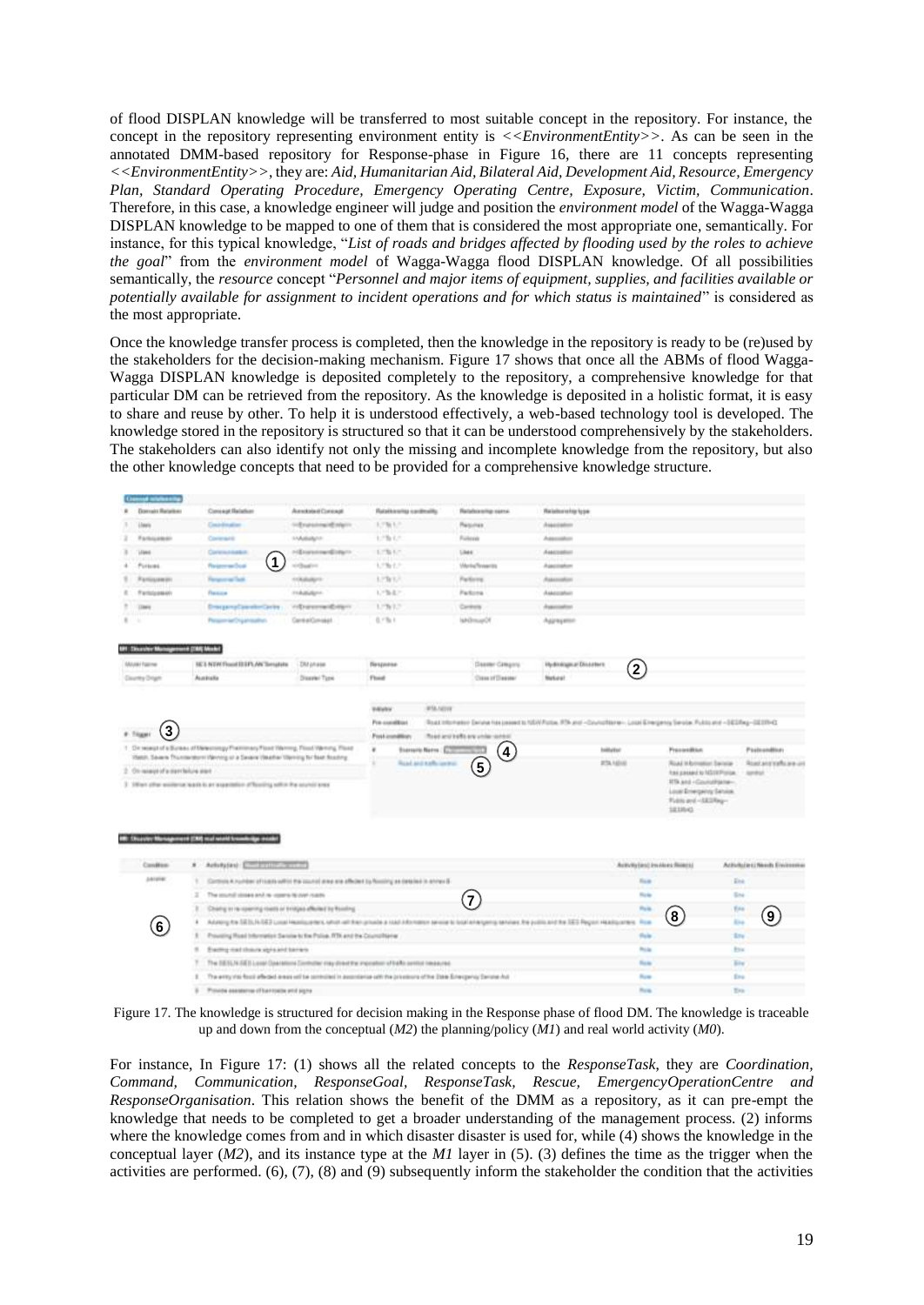will be performed, the activities themselves, the roles involved and responsible for each of the activities, and the environment knowledge (resources) required and used by each the roles in each of those activities.

### *5.2.3. Discussion and limitations*

The case study shows how the ABMs of flood DISPLAN template of the SES NSW is able to effectively and efficiently instantiate the Wagga Wagga DISPLAN knowledge for the typical flood events. This process can be applied to other cities under the same jurisdiction by following the same process. Although this paper successfully shows the developed framework, there are some limitations identified so far, as follows:

- 1. In the semantic mapping process stage, a DM expert intervention is required to ascertain whether the knowledge concepts are mapped appropriately. Originally, knowledge in the document plan template is produced by the DM agency where the DM expert resides. Therefore, a DM expert in this context is to assure that the DM knowledge from the document is correctly interpreted and intended. Although this research successfully develop a framework of knowledge transfer process by harnessing ABMs, the framework is not processed in a fully automatic fashion as it still requires human intervention in some extent. For its effectivity, it should be intervened by a person who is also a DM expert. In other words, this process can only be processed accompanied by a DM expert.
- 2. In the modelling process, knowledge element of trigger is part of the *agent model* and *scenario model*. It is the knowledge that describes agent is situated in an environment therefore it will be reacted to. However, in the DMM, trigger is represented as an independent concept that related to other concepts. None of that concept is affected in the transferring processes which therefore, it can be omitted. This implies that the DMM, in somehow, can be improved to simplify its structure for the best use.

Notwithstanding these limitations, this study successfully illustrates the knowledge transfer framework by generating the actual Wagga-Wagga flood DISPLAN knowledge from its template of the SES NSW. The case study shows that the use of a template to instantiate DISPLANs helps the stakeholder to recognise and develop the knowledge for the particular areas, effectively and efficiently. In the process, the approach allows the development of the flood DISPLAN knowledge for the typical disaster becoming effective and efficient. All the stakeholders, the environments, as well as the activities in the specific areas, can be easily identified. Finally, they can be easily adopted and adapted for the best fit usage.

# **6 SUMMARY AND CONCLUSION**

The knowledge analysis framework described in this paper addresses the challenges of converting DM knowledge into a format that can be more easily shared and reused by others in a typical DM resilience framework. This research employs Design Science Research (DSR) methodology (Hevner *et al.*, 2004; Gregor & Hevner, 2013) to build the framework. The format used to represent the knowledge in the plans is a unifying metamodel, DMM. Agent oriented analysis is used as part of the framework to convert the plans to DMM. To ensure the efficiency of the analysis to process the required number of Displans, templates of the plans are used to adjust the agent oriented modelling templates. The transfer of the resultant agent oriented models from the plans is facilitated using a mapping process between an existing agent oriented metamodel, FAML and DMM. This enables a semi automated process of the transfer between the agent elements and DMM elements.

The framework is applied on converting Displans of the NSW State Emergency Services (in Australia) to DMM. A case study illustrates the framework and shows how the Wagga-Wagga (from NSW) flood DISPLAN knowledge can be effectively and efficiently generated from the DMM repository after the knowledge has been transferred. The process accurately models knowledge contained in the SES DISPLANS. Knowledge that is modelled from the SES DISPLAN can be instantiated into disaster plans for other areas while maintaining accuracy can context.The paper also contributes to agent based (AB) analysis by introducing the depth-first approach for analysing and modelling stages. By adopting this approach, the analysis process can be performed more efficiently as it can be done parallel and distributed by some modellers at the same time. This approach shows not only where to start but most importantly the details of how to do the AB modelling

The study shows that employing DMM format as a representative repository enables better decision-making process. Once the knowledge is deposited into the repository, multiple stakeholders can see the relationships they have with other entities in achieving goals or undertaking tasks across the various phases of DM. The stakeholders can reconstruct the knowledge based on the context of the ongoing event. DMM guides the stakeholders to identify the relevant concepts based on the relations in the DMM. For example, Figure 17 in the previous section shows that there are eight additional concepts directly related to the *ResponseTask* that are necessary to get a comprehensive understanding of the task. The knowledge analysis framework contributes to this by providing the knowledge holistically from its conceptual to real world activities.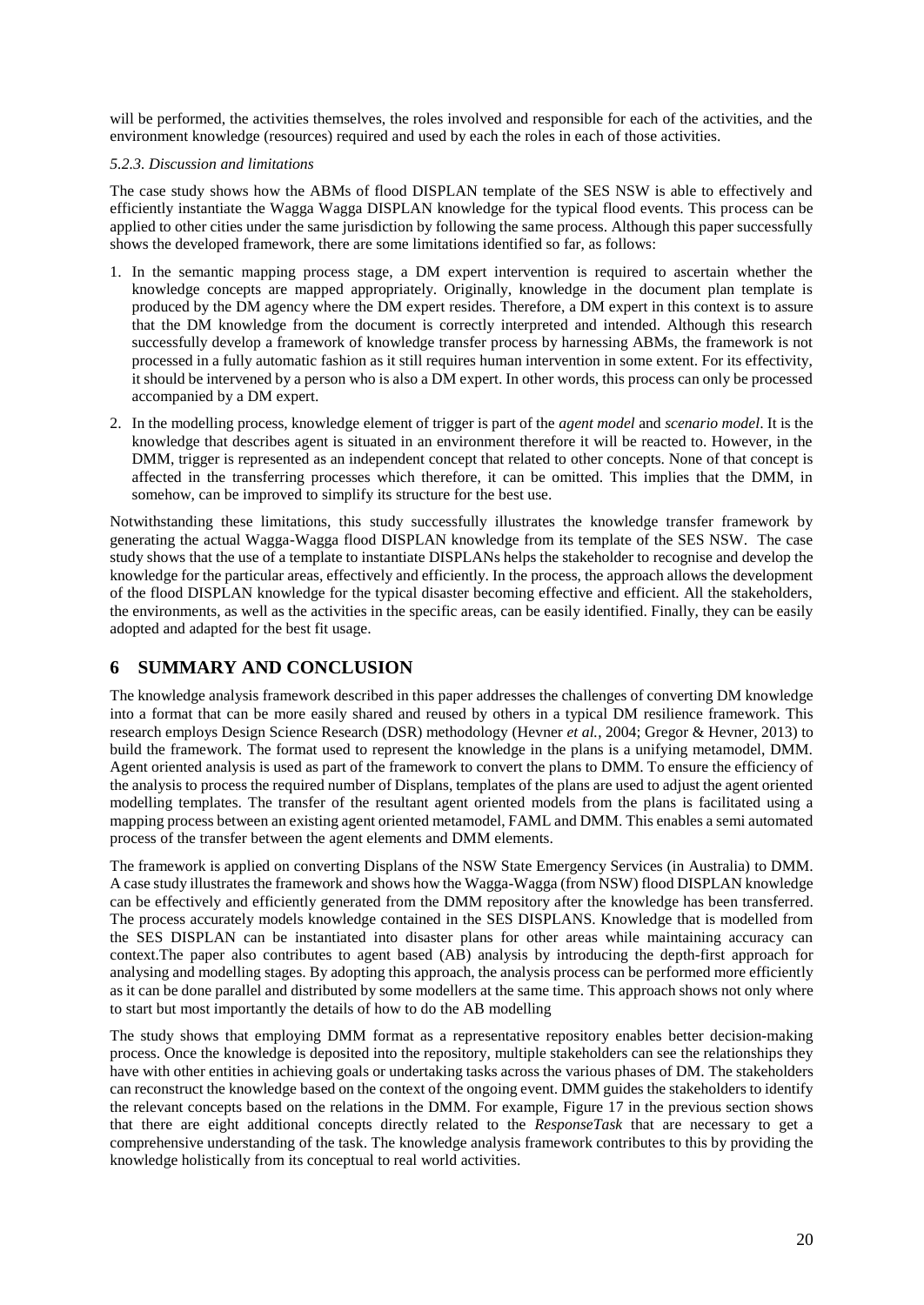By developing the DMM based repository and using ABM, gaps where actions or tasks have not been planned for can be elicited. This presents opportunities to improve the conceptual completeness of the disaster management by organisations.

#### **References**

- Aldewereld, H., Tranier, J., Dignum, F., & Dignum, V. (2011). Agent-Based Crisis Management. In C. Guttmann, F. Dignum, & M. Georgeff (Eds.), *Collaborative Agents - Research and Development* (Vol. 6066, pp. 31-43): Springer Berlin Heidelberg.
- Atkinson, C., & Kuhne, T. (2003). Model-driven development: a metamodeling foundation. *IEEE Software, 20*(5), 36-41.
- Beydoun, G., Low, G., Henderson-Sellers, B., Mouratidis, H., J. Gomez-Sanz, J., Pavon, J., & Gonzalez-Perez, C. (2009a). FAML: A Generic Metamodel for MAS Development. *IEEE Transactions on Software Engineering., 35*(6), 841-863.
- Beydoun, G., Low, G., Mouratidis, H., & Henderson-Sellers, B. (2009b). A security-aware metamodel for multiagent systems (MAS). *Information and Software Technology, 51*(5), 832-845.
- Brown, R. B. K., Beydoun, G., Low, G., Tibben, W., Zamani, R., García-Sánchez, F., & Martinez-Bejar, R. (2014). Computationally efficient ontology selection in software requirement planning. *Information Systems Frontiers*, 1-10.
- Cavallo, A., & Ireland, V. (2014). Preparing for complex interdependent risks: A System of Systems approach to building disaster resilience. *International Journal of Disaster Risk Reduction, 9*(0), 181-193.
- Chen, N., Du, W., Song, F., & Chen, Z. (2015). FLCNDEMF: An Event Metamodel for Flood Process Information Management under the Sensor Web Environment. *Remote Sensing, 7*(6), 7231-7256.
- Crondstedt, M. (2002). Prevention, preparedness, response, recovery an outdated concept? *Australian Journal of Emergency Management, 17*(2), 10-13.
- Daniel, F., & Matera, M. (2014). Model-Driven Software Development *Mashups* (pp. 71-93): Springer Berlin Heidelberg.
- Dominey-Howes, D., Michael, C., & Labbate, M. (2014). Why emergency management should be interested in the emergence of antibiotic resistance. *Australian Journal of Emergency Management (AJEM), 29*(3), 11-15.
- Doyle, E. E. H., McClure, J., Paton, D., & Johnston, D. M. (2014). Uncertainty and decision making: Volcanic crisis scenarios. *International Journal of Disaster Risk Reduction, 10, Part A*(0), 75-101.
- Ernstsen, J., & Villanger, D. (2014). *Situation Awareness in Disaster Management: A study of a Norwegian collaboration exercise.* (Master of Philosophy in Work and Organisational Psychology), University of Oslo.
- García-Magariño, I., & Gutiérrez, C. (2013). Agent-oriented modeling and development of a system for crisis management. *Expert Systems with Applications, 40*(16), 6580-6592.
- Gregor, S., & Hevner, A. R. (2013). Positioning And Presenting Design Science Research For Maximum Impact. *MIS Quarterly, 37*(2), 337-A355.
- Hawe, G. I., Coates, G., Wilson, D. T., & Crouch, R. S. (2012). Agent-based simulation for large-scale emergency response: A survey of usage and implementation. *ACM Computing Surveys, 45*(1), 1-51.
- Heard, J., Thakur, S., Losego, J., & Galluppi, K. (2014). Big Board: Teleconferencing Over Maps for Shared Situational Awareness. *Computer Supported Cooperative Work (CSCW), 23*(1), 51-74.
- Hevner, A. R., March, S. T., Park, J., & Ram, S. (2004). Design Science in Information System Research. *MIS Quarterly, 28*(1), 75-105.
- Hiwasaki, L., Luna, E., Syamsidik, & Shaw, R. (2014). Process for integrating local and indigenous knowledge with science for hydro-meteorological disaster risk reduction and climate change adaptation in coastal and small island communities. *International Journal of Disaster Risk Reduction, 10, Part A*(2014), 15-27.
- Inan, D. I., Beydoun, G., & Opper, S. (2015). *Towards knowledge sharing in disaster management: An agent oriented knowledge analysis framework*. Paper presented at the Proceedings of the 26th Australasian Conference on Information Systems (ACIS2015), Adelaide, South Australia.
- Janssen, M., Lee, J., Bharosa, N., & Cresswell, A. (2010). Advances in multi-agency disaster management: Key elements in disaster research. *Information Systems Frontiers, 12*(1), 1-7.
- Kaptan, K. (2014). An Organizational Metamodel for Hospital Emergency Departments. *Disaster Medicine and Public Health Preparedness, 8*(05), 436-444.
- Lauras, M., Truptil, S., & Bénaben, F. (2015). Towards a better management of complex emergencies through crisis management meta-modelling. *Disasters, 39*(4), 687-714.
- Lopez-Lorca, A., Beydoun, G., Valencia-Garcia, R., & Martínez-Béjar, R. (2015). Automating the reuse of domain knowledge to improve the modelling outcome from interactions between developers and clients. *Computing*, 1-32.
- Lopez-Lorca, A. A., Beydoun, G., Sterling, L., & Miller, T. (2011). *An ontology-mediated validation process of software models*. Paper presented at the International Conference on Information Systems Development (ISD10).